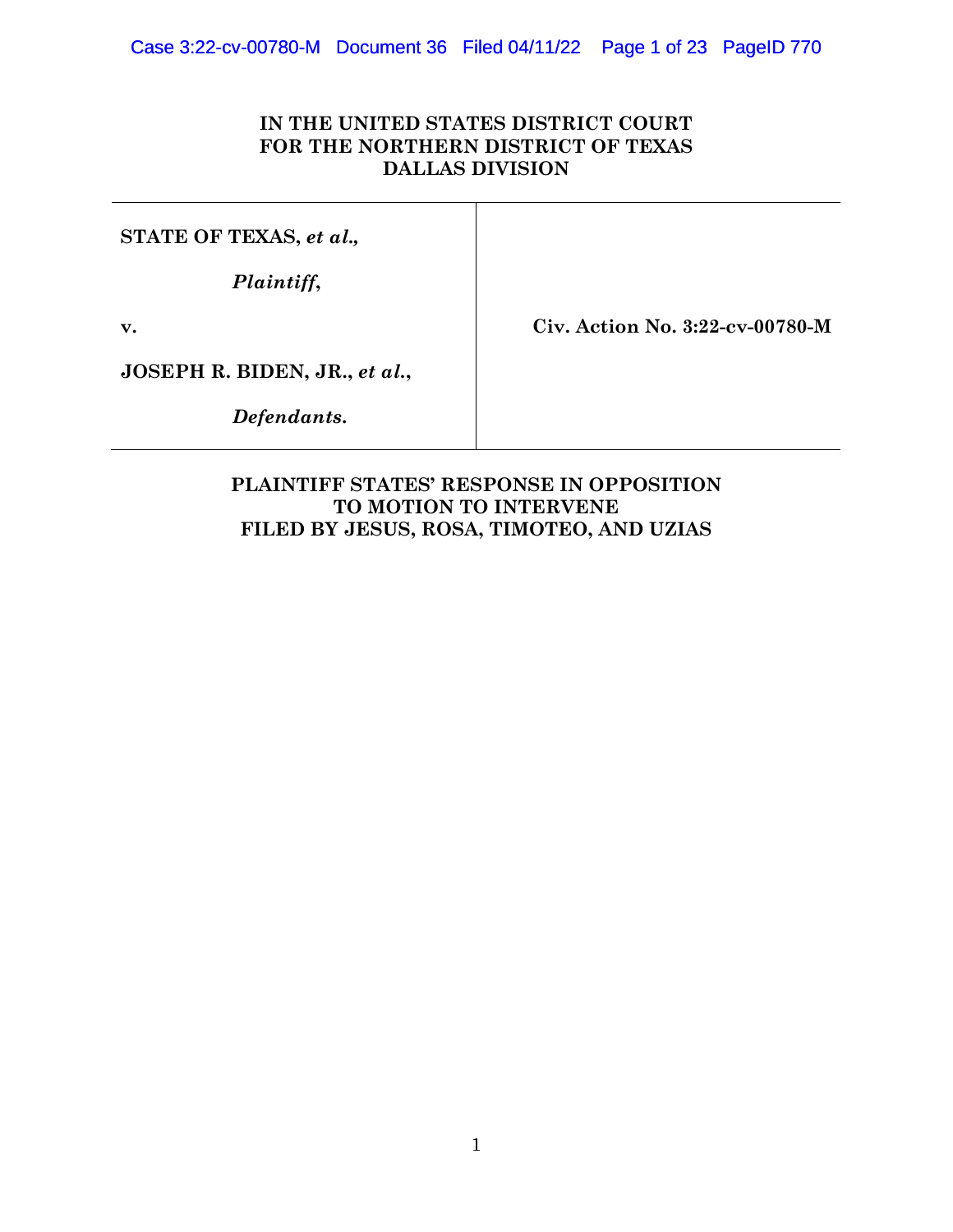# **TABLE OF CONTENTS**

| $\mathbf{I}$ . |                                                        |                                                   |  |
|----------------|--------------------------------------------------------|---------------------------------------------------|--|
| II.            | THE PUTATIVE INTERVENORS ARE NOT ENTITLED TO INTERVENE |                                                   |  |
|                | A.                                                     |                                                   |  |
|                | <b>B.</b>                                              |                                                   |  |
|                | $\mathcal{C}$ .                                        | The Putative Intervenors Interests Are Adequately |  |
| III.           |                                                        | THE PUTATIVE INTERVENORS SHOULD NOT BE GRANTED    |  |
| IV.            |                                                        |                                                   |  |
|                |                                                        |                                                   |  |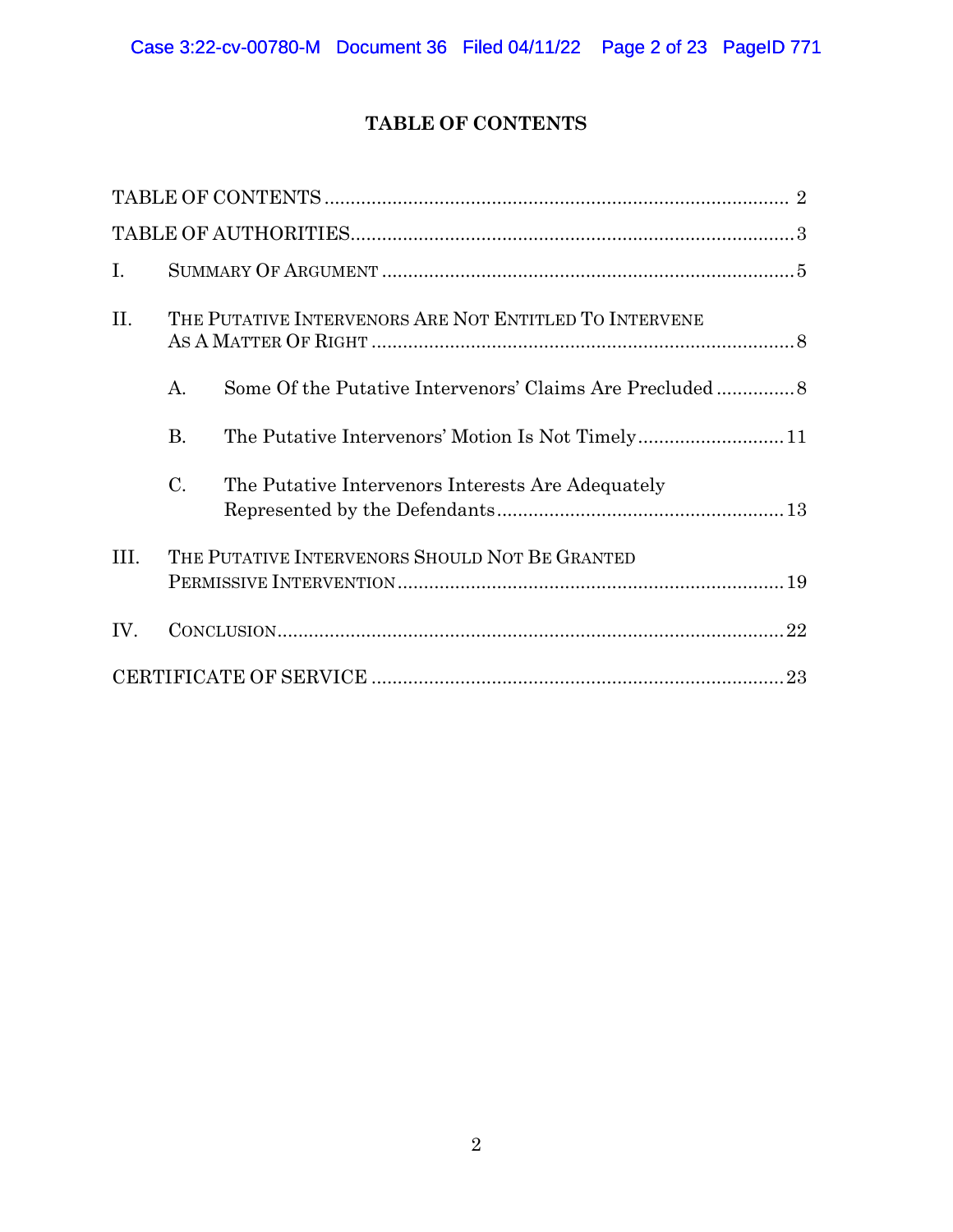# **TABLE OF AUTHORITIES**

## **CASES**

| Argueta v. U.S. Immigration and Customs Enforcement,                                                   |
|--------------------------------------------------------------------------------------------------------|
|                                                                                                        |
| Brackeen v. Zinker, 2018 WL 10561984, *4 (N. D. Tex. 2018) 15                                          |
|                                                                                                        |
|                                                                                                        |
| Daggett v. Comm'n on Governmental Ethics & Election Practices,                                         |
| Davis v. Lifetime Capital, Inc.,<br>3:04-CV-00059, 2014 WL 1271149, at *2 (S.D. Ohio Mar. 27, 2014) 13 |
| Doe v. Duncanville Indep. Sch. Dist., 994 F. 2d 160, 168 (5th Cir. 1993)  16                           |
|                                                                                                        |
|                                                                                                        |
| <i>Edwards v. City of Houston, 78 F. 3d 983, 1005 (5th Cir. 1996)  14, 19</i>                          |
| Entergy Gulf States La., L.L.C. v. EPA,                                                                |
| Franciscan Alliance, Inc. v. Burwell,                                                                  |
| Gratz v. Bollinger, 183 F.R.D. 209, 215 (E.D. Mich. 1998)  12                                          |
| Hopwood v. State of Texas, 21 F. 3d 603 (5th Cir. 1994) 12, 16                                         |
| Ingebretsen v. Jackson Pub. Sch. Dist.,                                                                |
|                                                                                                        |
| June Medical Services, LLC v. Phillips, 22 F. 4th 512, 520 (5th Cir. 2022)7                            |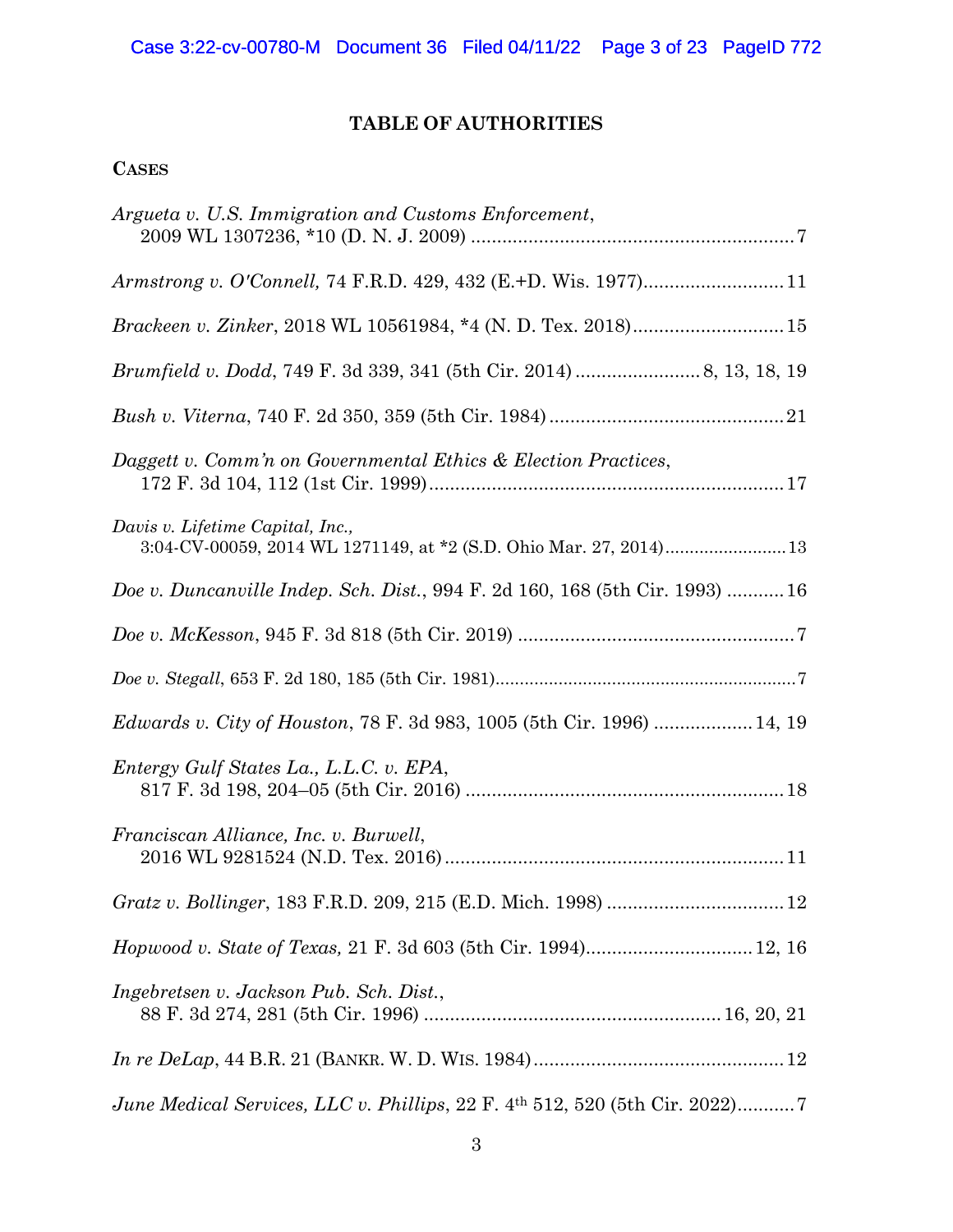| League of Women Voters of Michigan v. Johnson,<br>2:17-CV-14148, 2018 WL 6272041, at *1 (E.D. Mich. Nov. 30, 2018) 12 |
|-----------------------------------------------------------------------------------------------------------------------|
| New Orleans Pub. Serv., Inc. v. United Gas Pipe Line Co.,                                                             |
| <i>Pruett v. Harris Cnty. Bail Bond Bd.,</i> 104 F. App'x 995, 997 (5th Cir. 2004)20                                  |
| S.A. v. Trump (Trump II),                                                                                             |
| S.A. v. Trump (Trump I),                                                                                              |
| S.A. v. Trump (Trump III),                                                                                            |
| <i>Staley v. Harris Cnty., Tex., 160 F. App'x 410, 414 (5th Cir. 2005)</i>                                            |
| Stallworth v. Monsanto Co., 558 F. 2d 257, 265 (5th Cir. 1977)11                                                      |
| Texas v. United States, 805 F. 3d 653, 662-63 (5th Cir. 2015) 13, 14, 17, 18                                          |
| United Airlines, Inc. v. McDonald, 432 U.S. 385, 394 (1977)  12                                                       |
| U.S. Commodity Futures Trading Commission v. Privatefx Global One,                                                    |
| United States v. S. Fla. Water Mgmt. Dist.,                                                                           |
| United States v. Tex. E. Transmission Corp.,                                                                          |
|                                                                                                                       |
| Wal-Mart Stores, Inc. v. Tex. Alcoholic Beverage Comm'n,                                                              |
| <b>STATUTORY LAWS</b>                                                                                                 |
|                                                                                                                       |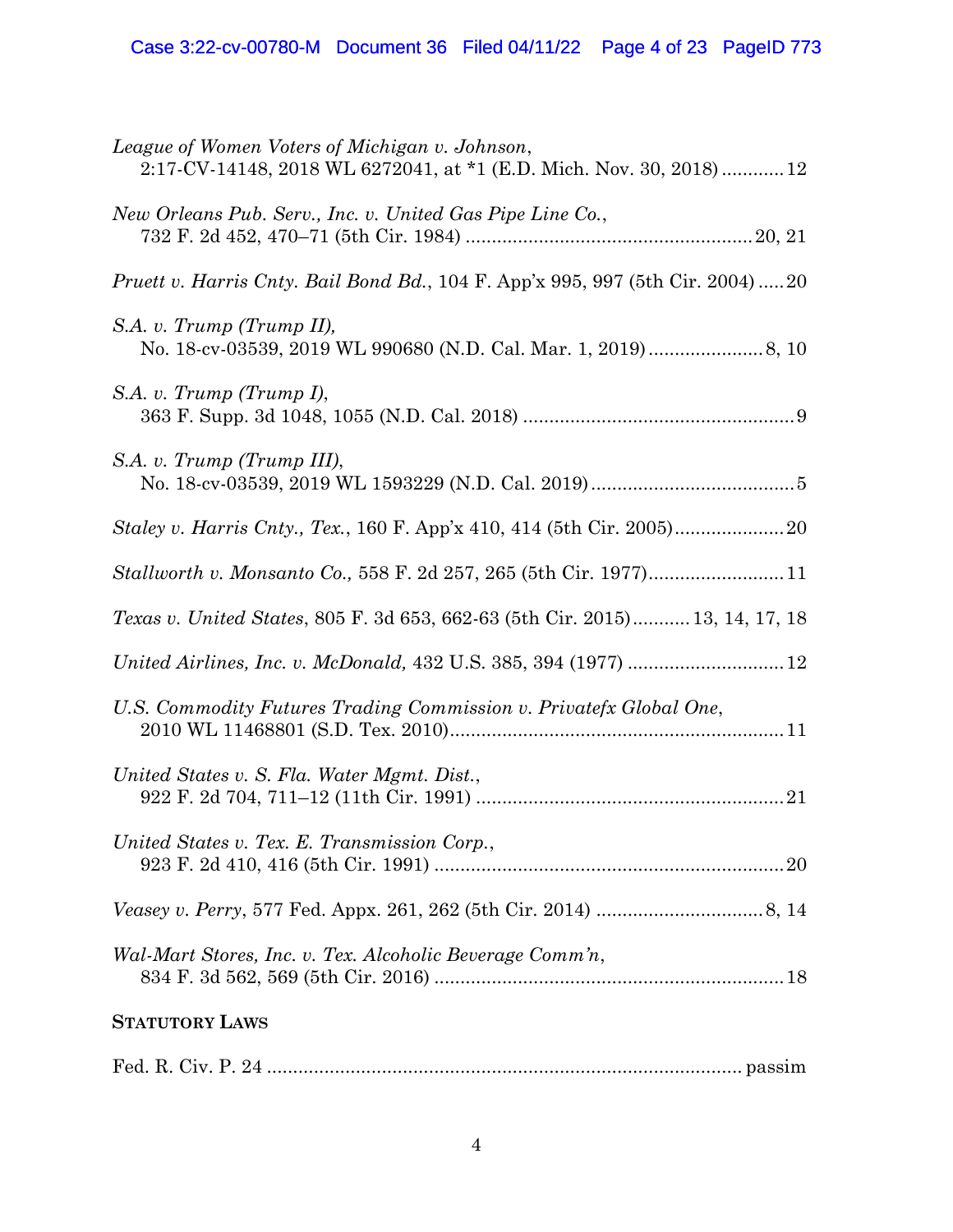## **I. SUMMARY OF ARGUMENT**

The Putative Intervenors, using the pseudonyms "Jesus," "Rosa," "Timoteo," and "Uzias"**<sup>1</sup>** (collectively, the "Putative Intervenors") present a rather complicated request to intervene in this straightforward predominantly Administrative Procedure Act (APA) case. They do not qualify for intervention as a matter of right under Rule 24(a) of the Federal Rules of Civil Procedure, nor do they merit permissive intervention under Rule 24(b).

As to intervention of right, the claims for parole of at least two of the four Putative Intervenors' (Jesus and Rosa) under the Central American Minors (CAM) Program<sup>2</sup> have already been granted and are, therefore, *res judicata* and precluded from revisitation by this Court. *See S.A. v. Trump*, No. 18-cv-03539, 2019 WL 1593229 (N.D. Cal. 2019) (*S.A. III*). Additionally, the California District Court granting that relief maintains continuing jurisdiction over enforcement of the injunction granted in the case. Any concern that Jesus and Rosa have that their sons might not arrive in the United States in the future<sup>3</sup> must be litigated in the Northern District of

<sup>&</sup>lt;sup>1</sup> These are not the actual names of the Putative Intervenors. A Motion to Proceed Under Pseudonyms has been filed by the Putative Intervenors and the Court has not yet requested a response. *See* Order dated March 29, 2022, requesting only a response to the Motion to Intervene. ECF 29. Answering that motion adds an additional, collateral, unnecessary, and burdensome issue to the case, a fact also weighing against intervention. *See* discussion at p. 17.

<sup>2</sup> There are three iterations of the CAM Program: 1) the CAM Program under the Obama Administration, 2) the termination of the parole portion of the CAM Program by the Trump Administration which was reversed in part by the Northern District of California, and 3) the CAM Program under the Biden Administration. Each of these iterations are different. This lawsuit only relates to the Biden Administration's CAM Program.

<sup>3</sup> It is unclear from the Putative Intervenors' motion whether Rosa's son is still in El Salvador or whether he is now in the United States. In her affidavit, however, she admits that her son arrived in the United States in September 2021. Thus, her entire family appears to be now in the United States.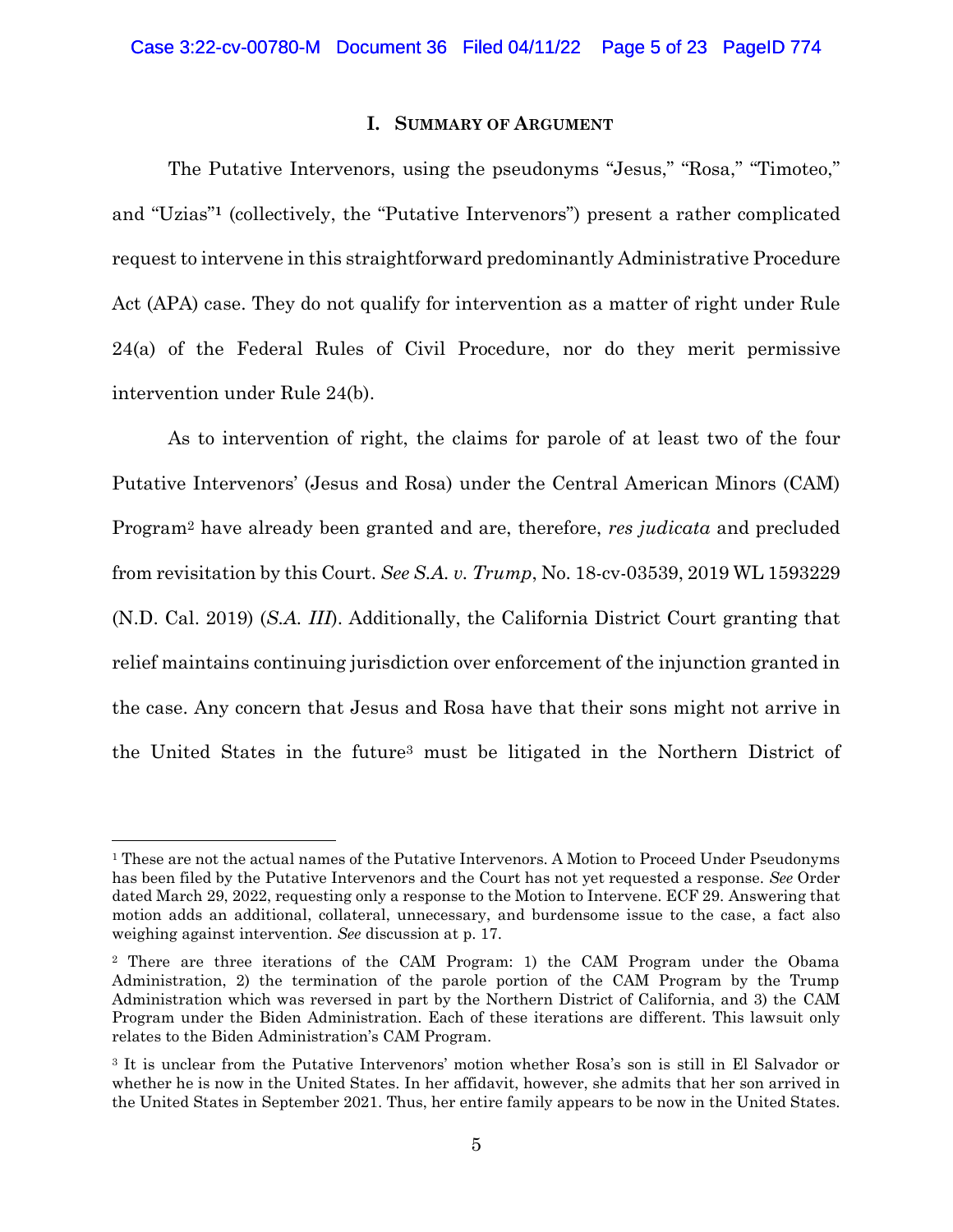### Case 3:22-cv-00780-M Document 36 Filed 04/11/22 Page 6 of 23 PageID 775

California, not here. In addition to *res judicata* and the lack of jurisdiction of this court over their claims, the prior relief certainly removes any "interest relating to" the subject matter of this lawsuit.

Second, the Putative Intervenors' motion is not timely—it is premature. President Biden and his administration have not even filed an answer in this case. 4 There have been no motions filed—injunctive or otherwise. No administrative record has been filed. It is simply premature, at this early point, for the Putative Intervenors to assert that President Biden and his administration will *not* adequately represent their interests or that they do not share the same ultimate objective. Without knowing the Defendants' position, they cannot possibly carry their burden at this time.

Third—even if their motion is timely—the Putative Intervenors do not carry their burden to show that their interests diverge from those of President Biden and his administration or that he will not adequately represent their interests while defending his prized program. Rather, they share the same ultimate objective to have this Court uphold the Biden CAM Program in all its respects. The thrust of the Putative Intervenors' argument is that they should be allowed to intervene for "humanitarian" reasons. But there is no *legal* basis for intervention to represent humanitarian concerns and, even if there were, as the Putative Intervenors recognize, President Biden and his administration *must* represent those interests in defending their program—the CAM program explicitly requires it (refugee officers

<sup>4</sup> The Defendants' Answer is due May 8, 2022.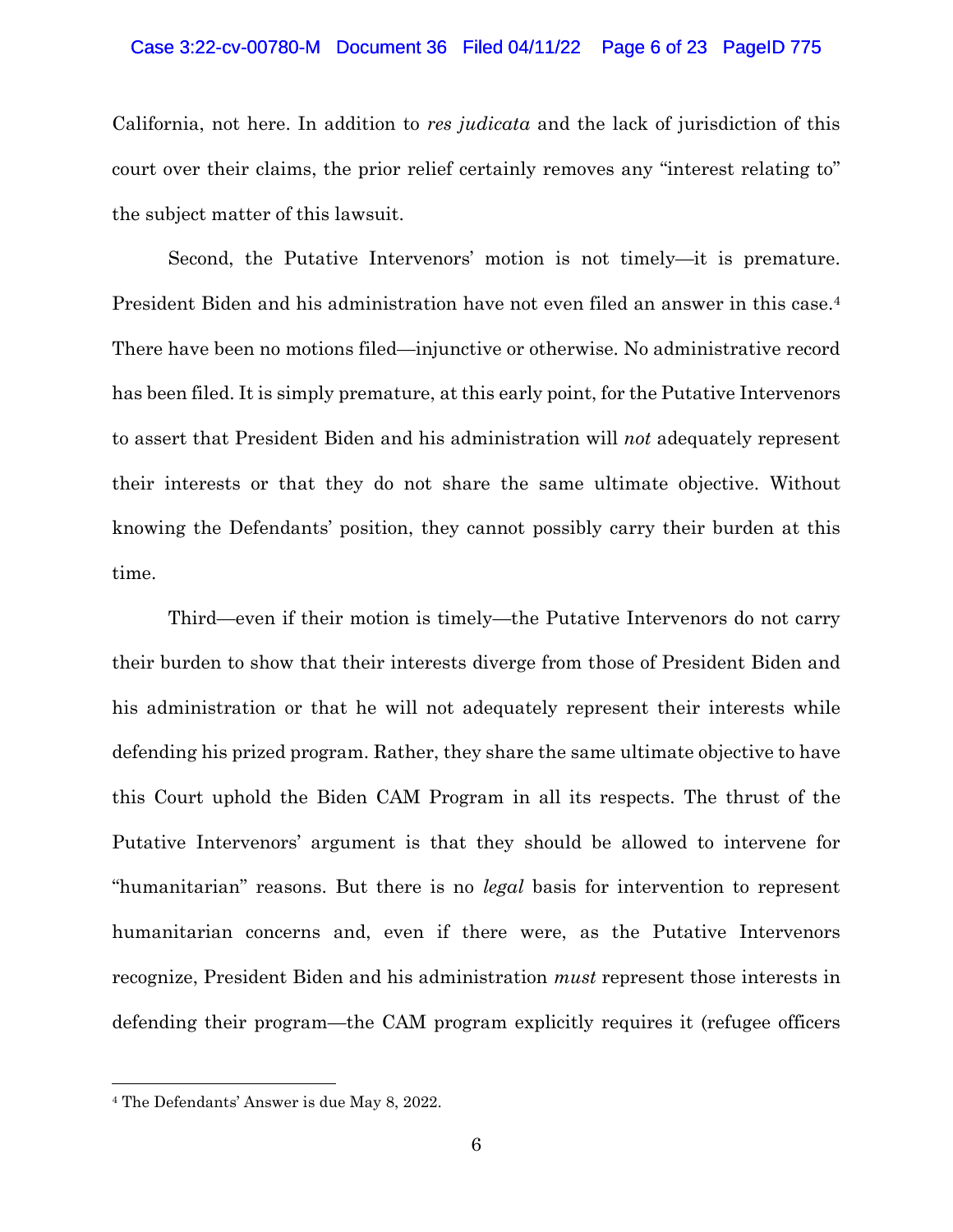## Case 3:22-cv-00780-M Document 36 Filed 04/11/22 Page 7 of 23 PageID 776

must consider whether an applicant qualifies for parole for "urgent humanitarian reasons"). There is simply no reason to believe that, to the extent humanitarianism is relevant, the Defendants will not represent those interests of the Putative Intervenors while pursuing the same shared objective of having the Program upheld *in toto*.

For the same reasons, the Putative Intervenors should not be granted permissive intervention under Rule 24(b). At the outset, the existence of parties that adequately represent the Putative Intervenors' interests—President Biden and his administration–undercuts their permissive-intervention request. Their intervention adds no benefit to this case and, to the extent they have personal information that might be useful to the Court, that interest can be appropriately served with an *amicus* brief. Beyond that, the addition of the Putative Intervenors as parties to this case would inject unnecessary factual and witness credibility issues into an otherwise straightforward APA case thereby forcing the Plaintiff States, the Defendants, and the Court to expend unnecessary time and resources responding to their arguments.<sup>5</sup>

<sup>5</sup> For example, the first additional issue that their intervention will inject into this case is whether the Putative Intervenors should be allowed to proceed anonymously. Without waiving any right to further respond when this Court requests, Plaintiff States would point out that "[p]ublic access to this information is more than a customary procedural formality; First Amendment guarantees are implicated when a court decides to restrict public scrutiny of [any aspect of] judicial proceedings." *Doe v. Stegall*, 653 F.2d 180, 185 (5th Cir. 1981). *See also Doe v. McKesson*, 945 F.3d 818 (5th Cir. 2019) (affirming denial of pseudonyms) *rev. on other grounds McKesson v. Doe*, 141 S.Ct. 48 (2020) ("What transpires in the court room is public property") (internal citation omitted). "[N]on-disclosure of identity of [Putative Intervenors] undermines public confidence and trust." *Argueta v. U.S. Immigration and Customs Enforcement*, 2009 WL 1307236, \*10 (D. N. J. 2009). It is an "exceptional case in which the need for party anonymity overwhelms the presumption of disclosure mandated by procedural custom." *Stegall,* 653 F.2d. at 185. Additionally, Plaintiffs have a due process right to know the identity of opposing parties. *Argueta*, 2009 WL 1307236, \*10.

Furthermore, parties are not allowed "to proceed anonymously based on generalized concerns." *June Medical Services, LLC v. Phillips*, 22 F.4th 512, 520 (5th Cir. 2022). "It is the solemn duty of the judge to scrupulously examine [the basis for anonymity]. It is not easy, but it is fundamental." *Id*. at 521. All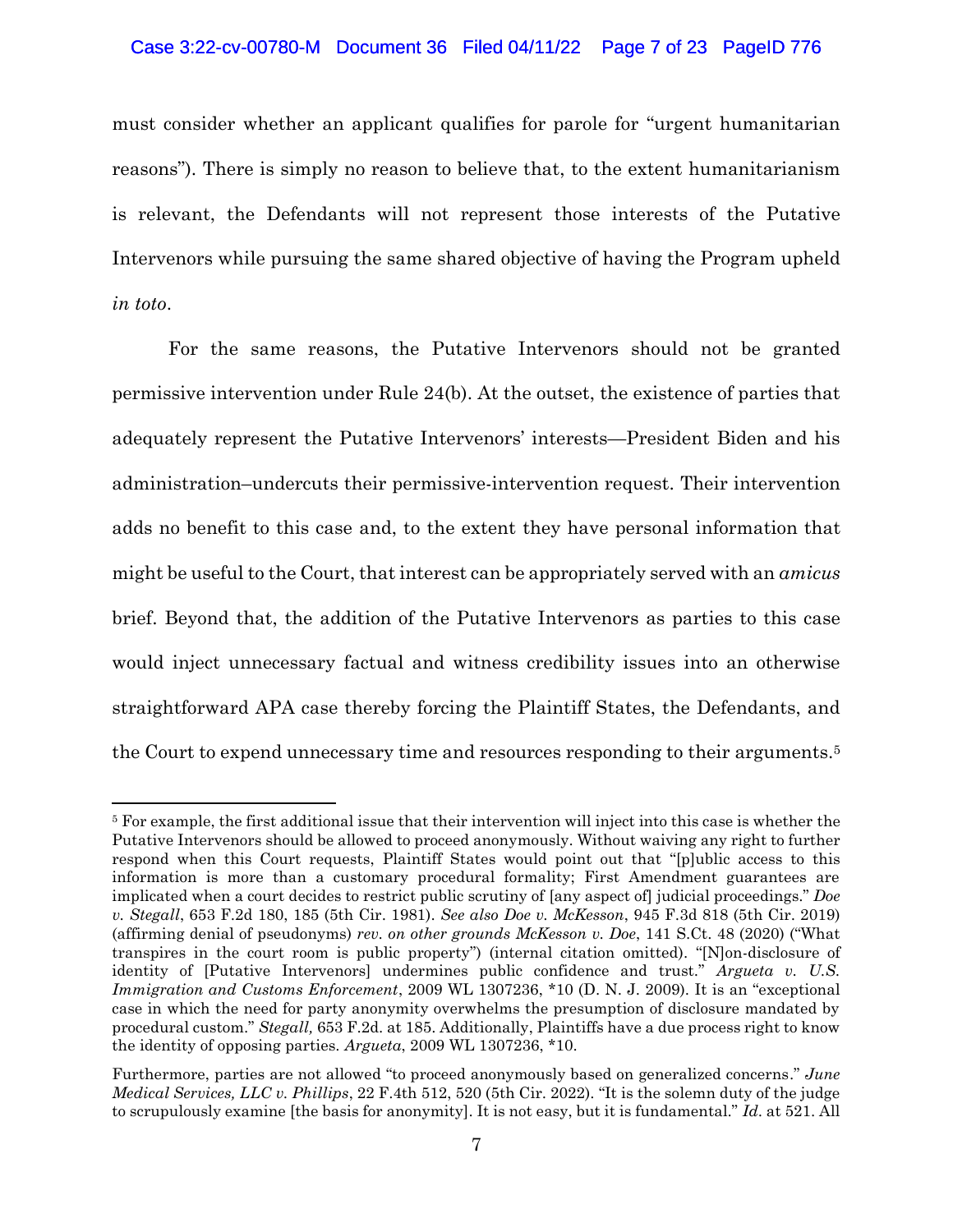Case 3:22-cv-00780-M Document 36 Filed 04/11/22 Page 8 of 23 PageID 777

Should it appear that their interests are not being adequately represented by President Biden and his administration in the future, nothing forecloses them from applying for intervention at that time.

## **II. THE PUTATIVE INTERVENORS ARE NOT ENTITLED TO INTERVENE AS A MATTER OF RIGHT**

A party seeking to intervene as of right must satisfy four requirements:

(1) the application must be timely; (2) the applicant must have an interest relating to the property or transaction that is the subject of the action; (3) the applicant must be so situated that the disposition of the action may, as a practical matter, impair or impede its ability to protect its interest; and (4) the applicant's interest must be inadequately represented by the existing parties to the suit.

*Veasey v. Perry*, 577 Fed. Appx. 261, 262 (5th Cir. 2014) (per curiam) citing *Brumfield* 

*v. Dodd*, 749 F. 3d 339, 341 (5th Cir. 2014) (citations omitted); Fed. R. Civ. P. 24(a)(2).

The Putative Intervenors fail to meet these requirements in at least three different

ways.

## **A. Some of the Putative Intervenors' Claims Are Precluded**

As acknowledged by the Putative Intervenors, the CAM parole claims for the children of at least two of the four Putative Intervenors (Jesus and Rosa), have already been granted. *See* ECF 19, p. 226 (Jesus and Rosa are "*S.A.* settlement beneficiaries") (citing *S.A. v. Trump,* No. 18-cv-03539, 2019 WL 990680 (N.D. Cal. Mar. 1, 2019) (*S.A. II*)). In *S.A.,* the plaintiffs were "parents lawfully residing in the

four of the Putative Intervenors request anonymity, each for different reasons. The facts surrounding the need for anonymity must be "scrupulously examined" to determine source, credibility, severity, context, and more. This requires a hearing and could require discovery. It is a time-consuming process that will complicate and further delay a straightforward proceeding and create additional and unnecessary burdens on Plaintiff States.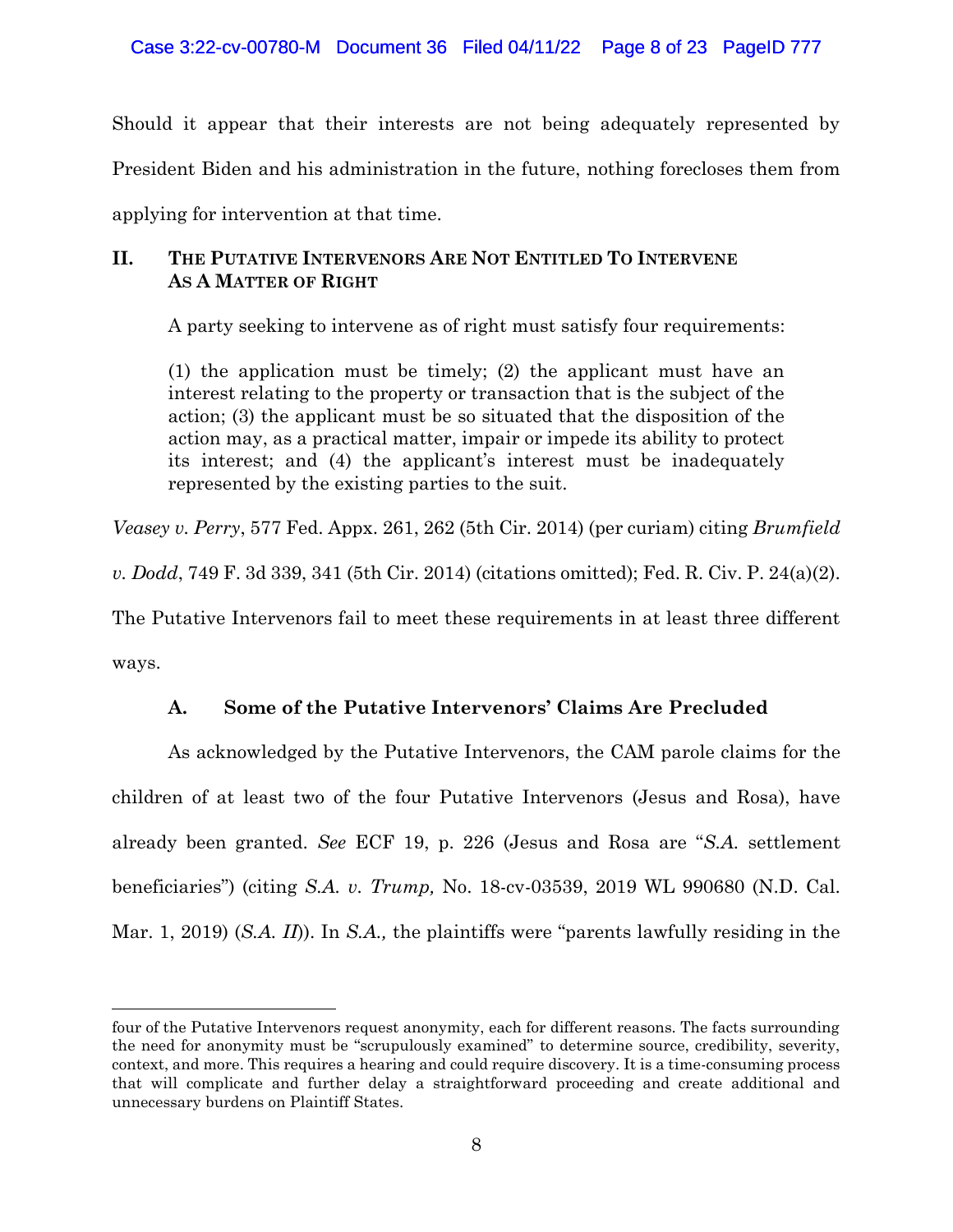### Case 3:22-cv-00780-M Document 36 Filed 04/11/22 Page 9 of 23 PageID 778

United States who applied to the CAM Program,<sup>6</sup> their beneficiary children in Northern Triangle countries, and the nonprofit immigrant rights organization, CASA." *See S.A. v. Trump*, 363 F. Supp. 3d 1048, 1055 (N.D. Cal. 2018) (*S.A. I*). They filed a putative class action suit against the same departments as in this lawsuit.

The plaintiffs there alleged that the government's termination of the CAM Parole Program and its rescission of conditional approvals of parole were unlawful. They requested a preliminary injunction, and the defendants filed a motion to dismiss. The court considered the motion to dismiss first and allowed the plaintiffs' APA claims as they related to the government's mass rescission of conditional approvals of parole to move forward but dismissed all other claims by plaintiffs, including the termination of the CAM Program. *See S.A. I*, 363 F. Supp. 3d at 1055, 1096. Less than three months later, the court granted the motion for preliminary injunction and 1) vacated DHS's "decision to mass-rescind conditional approvals for the 2,714 beneficiaries conditionally approved for parole but who had not traveled to the United States;" 2) ordered DHS to "continue the post-conditional-approval processing for those beneficiaries under the policies and procedures that it had in place prior to January 2017;" <sup>7</sup> 3) enjoined DHS from "adopting any policy, procedure, or practice to not process the beneficiaries or to place their processing on hold en masse;" and 4) ordered DHS to submit a "plan for resuming processing of those 2,714

<sup>6</sup> Counsel for the Putative Intervenors, the International Refugee Assistance Project, Linda Evarts, Kathryn Meyer, and Mariko Hirose in particular, represented the parents and children in *S.A.* and participated in the court implemented settlement agreement ultimately agreed to.

<sup>7</sup> https://www.uscis.gov/archive/central-american-minors-cam-information-for-parole-applicants.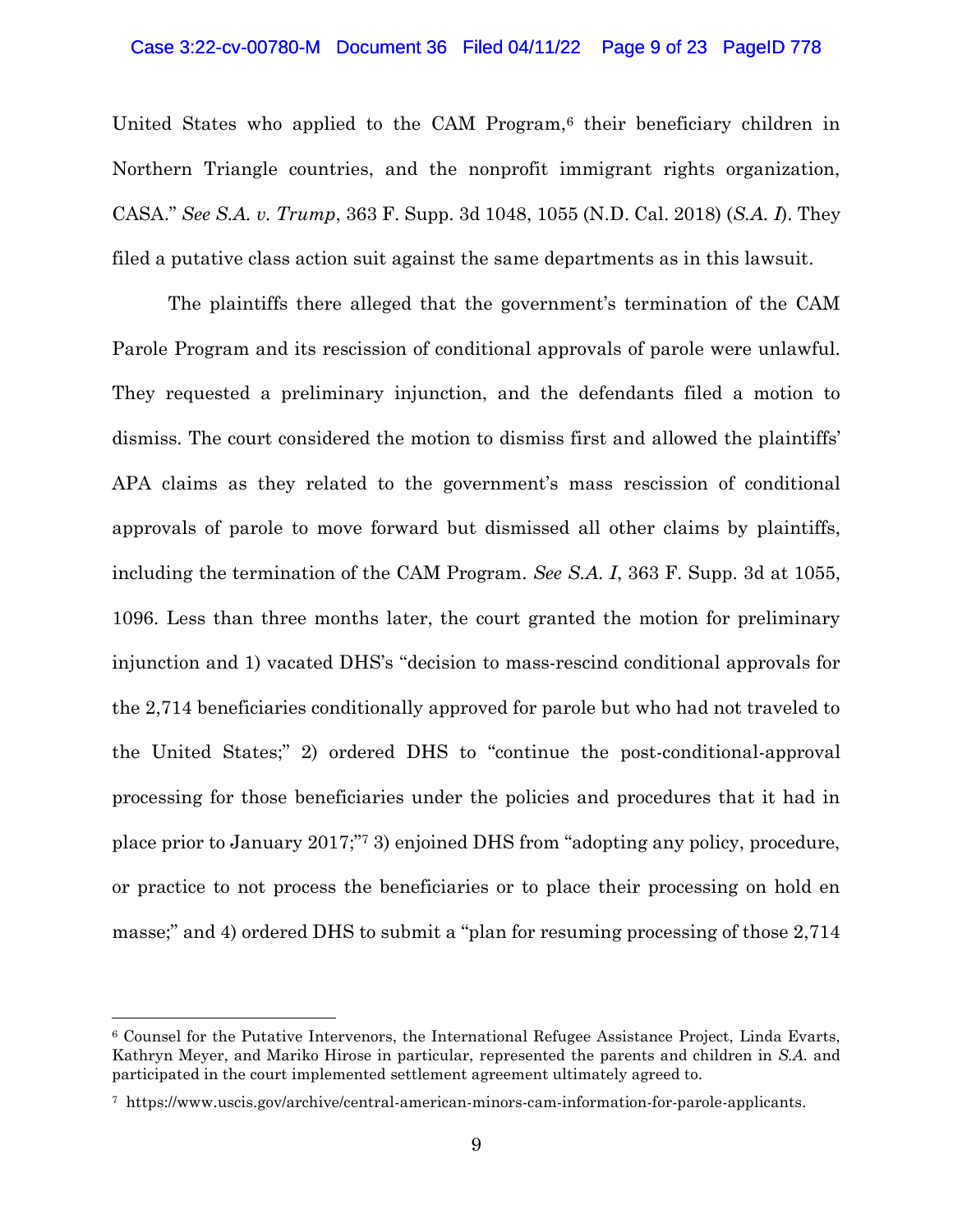beneficiaries with benchmarks for assessing compliance." *S.A. II*, 2019 WL 990680, \*13–14.

A little over two months later, the parties entered into a Binding Memorandum of Agreement which was subsequently adopted as an Order of the Court (ECF 91) and, on May 17, 2019 the Court entered its Stipulated Final Judgment and Order for Permanent Injunction in the case issuing a final injunction on the above terms and, in accordance with the parties agreement, retaining "continuing jurisdiction to enforce [the permanent] injunction and the Parties' Agreement." *S.A.*, No. 18-cv-03539, ECF 99 at 4. The Defendants have since filed twelve quarterly reports setting forth the problems, especially caused by COVID-19 travel and quarantine restrictions in the United States and the Northern Triangle countries, in getting medical exams, approvals, and travel over the two years following the entry of the final judgment.<sup>8</sup> As of March 14, 2022, 2051 applicants have been directly notified of their approval for parole, 2,031 have received medical exams, 1,665 have been cleared for travel, and 1,578 applicants have travelled to the United States. *See S.A*, No. 18-cv-03539, ECF 114. Although Jesus' son, apparently, has not yet travelled to the United States, he still has the right to come here protected under the final judgment in *S.A.*

As the Putative Intervenors recognize, Jesus, Rosa, and their sons are intended beneficiaries of the *Obama* CAM Program. Their claims to parole pursuant to that program have been recognized and protected pursuant to the final judgment of the U.S. District Court for the Northern District of California in *S.A. v. Trump*. These

<sup>8</sup> *See* Quarterly Reports at ECF 102-114.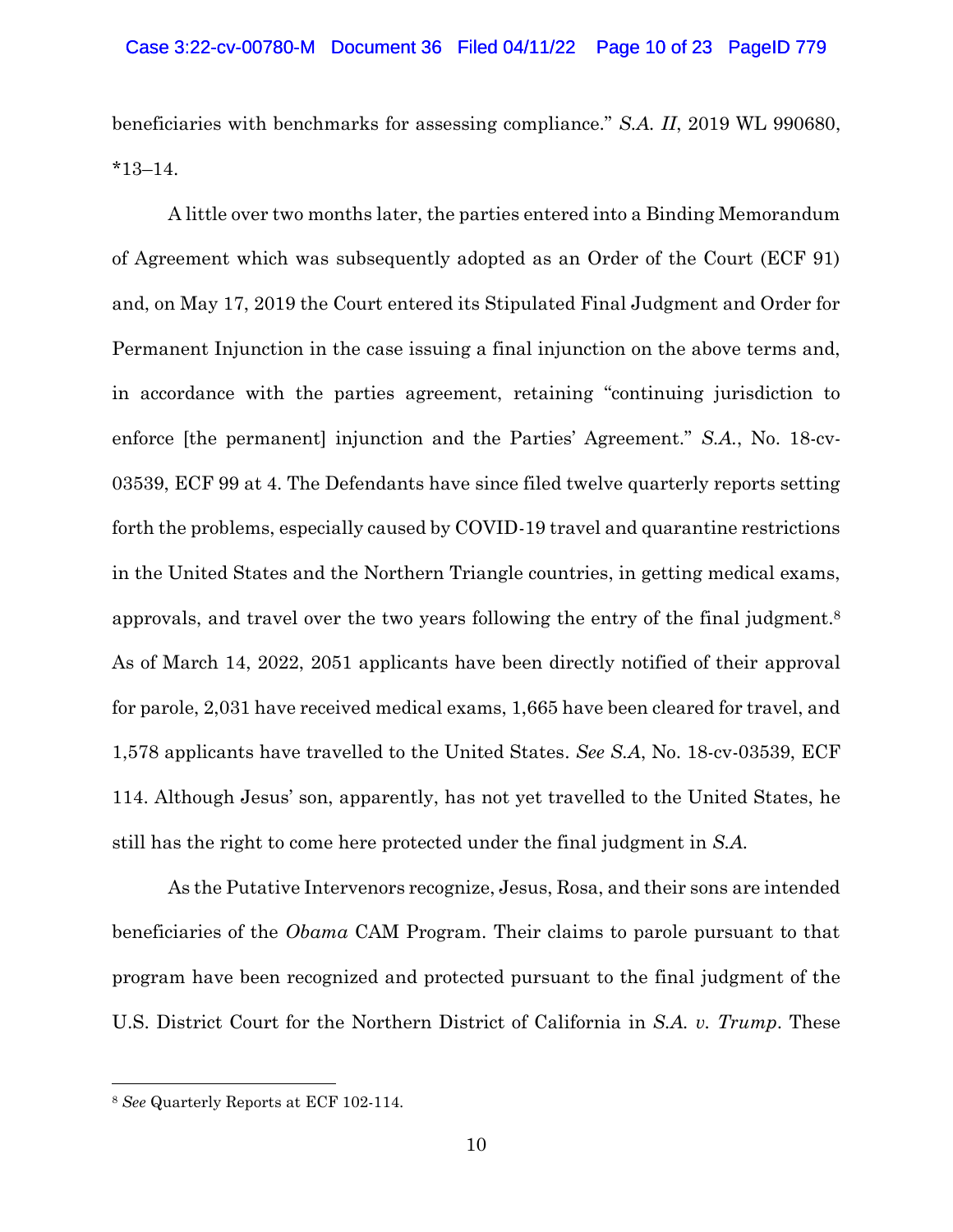claims are, therefore, *res judicata* and thus precluded from revisitation by this Court. The Northern District of California maintains continuing jurisdiction over enforcement of the injunction it granted in that case. Any concern that Jesus has that his son might not arrive in the United States in the future must be litigated there.

## **B. The Putative Intervenors' Motion Is Not Timely<sup>9</sup>**

Whether Jesus and Rosa's motion is subject to claim preclusion or an objection to the jurisdiction of this court, they—and Timoteo and Uzias—have filed their motion prematurely.

The Fifth Circuit has cautioned against granting premature motions to intervene, because there may not be enough reliable information early in the lawsuit to evaluate the motion. *See Stallworth v. Monsanto Co.,* 558 F. 2d 257, 265 (5th Cir. 1977). Numerous courts have denied motions to intervene on that ground. *See, e.g*., *Franciscan Alliance, Inc. v. Burwell*, 2016 WL 9281524 (N.D. Tex. 2016) ("considering the motion to intervene after Defendants file their answer will 'provide the Court with enough information to determine whether the Putative Intervenors have met their burden to show that their interests are inadequately represented."); *U.S. Commodity Futures Trading Commission v. Privatefx Global One*, 2010 WL 11468801 (S.D. Tex. 2010) ("Since the Receiver has yet to file a plan for distribution, the court agrees that intervention would be premature."); *Armstrong v. O'Connell,* 74 F.R.D.

<sup>9</sup> The Plaintiff States here raise the prematurity of the motion as part of their timeliness argument but also realize that many courts only consider *dilatory* filings as "untimely." All courts recognize, however, that the prematurity of the filing contributes to intervenors inability to prove that one of the parties will not adequately represent their interests. The Plaintiff States reargue the prematurity of the filing, again, in Part C of this Response.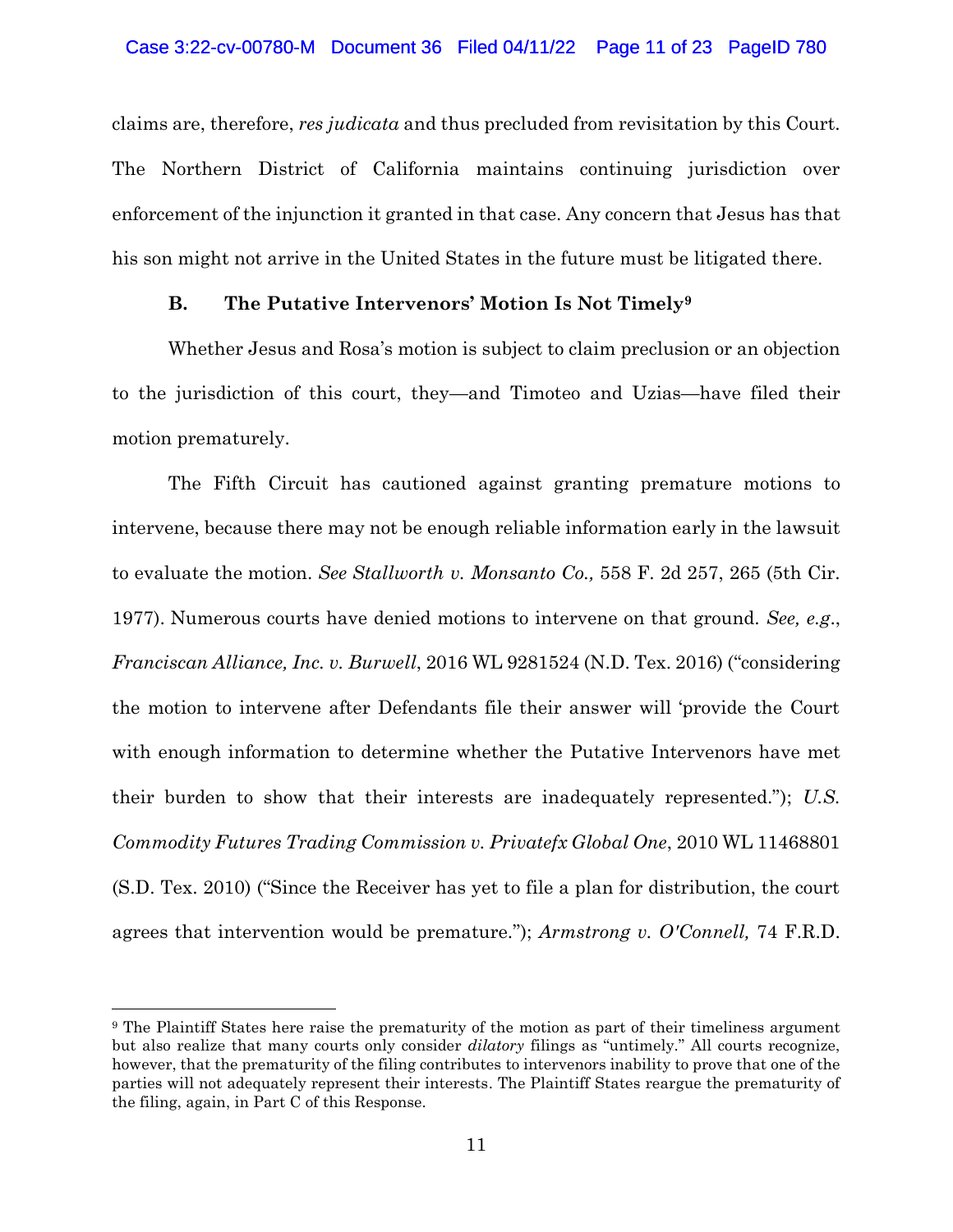429, 432 (E.D. Wis. 1977) ("The critical inquiry here is whether or not on the facts of this case the petition is premature."); *League of Women Voters of Michigan v. Johnson*, 2:17-CV-14148, 2018 WL 6272041, at \*1 (E.D. Mich. Nov. 30, 2018) ("Legislative Intervenors' Motion is premature, because they merely 'speculate about the 'possibility' that the executive branch will end its participation in this matter.'"); *Gratz v. Bollinger*, 183 F.R.D. 209, 215 (E.D. Mich. 1998), *rev'd sub nom. Grutter v. Bollinger*, 188 F.3d 394 (6th Cir. 1999); *Hopwood v. State of Texas,* 21 F.3d 603 (5th Cir. 1994) (denying motion for intervention on behalf of the Thurgood Marshall Legal Society and the Black Pre–Law Association in a lawsuit challenging the University of Texas Law School's affirmative action program); *In re DeLap*, 44 B.R. 21 (Bankr. W. D. Wis. 1984) citing *United Airlines, Inc. v. McDonald,* 432 U.S. 385, 394 (1977) ("As soon as First learned that its interests would no longer be protected by the Trustee, it moved to intervene. Accordingly, the motion to intervene was timely. Indeed, an earlier motion would have been premature.").

The Fifth Circuit's words of caution should be persuasive here. There is not enough reliable information, at this point, to evaluate the motion. The Defendants have not even filed an answer in this case.<sup>10</sup> While the Putative Intervenors have filed a proposed answer, there is nothing to compare it to. There have been no motions—injunctive or otherwise. The Defendants have not filed an administrative record. There is simply no way to determine, at this early point, whether the Defendants will adequately represent the interests of the Putative Intervenors or if

<sup>10</sup> The Defendants' Answer is due on May 8, 2022.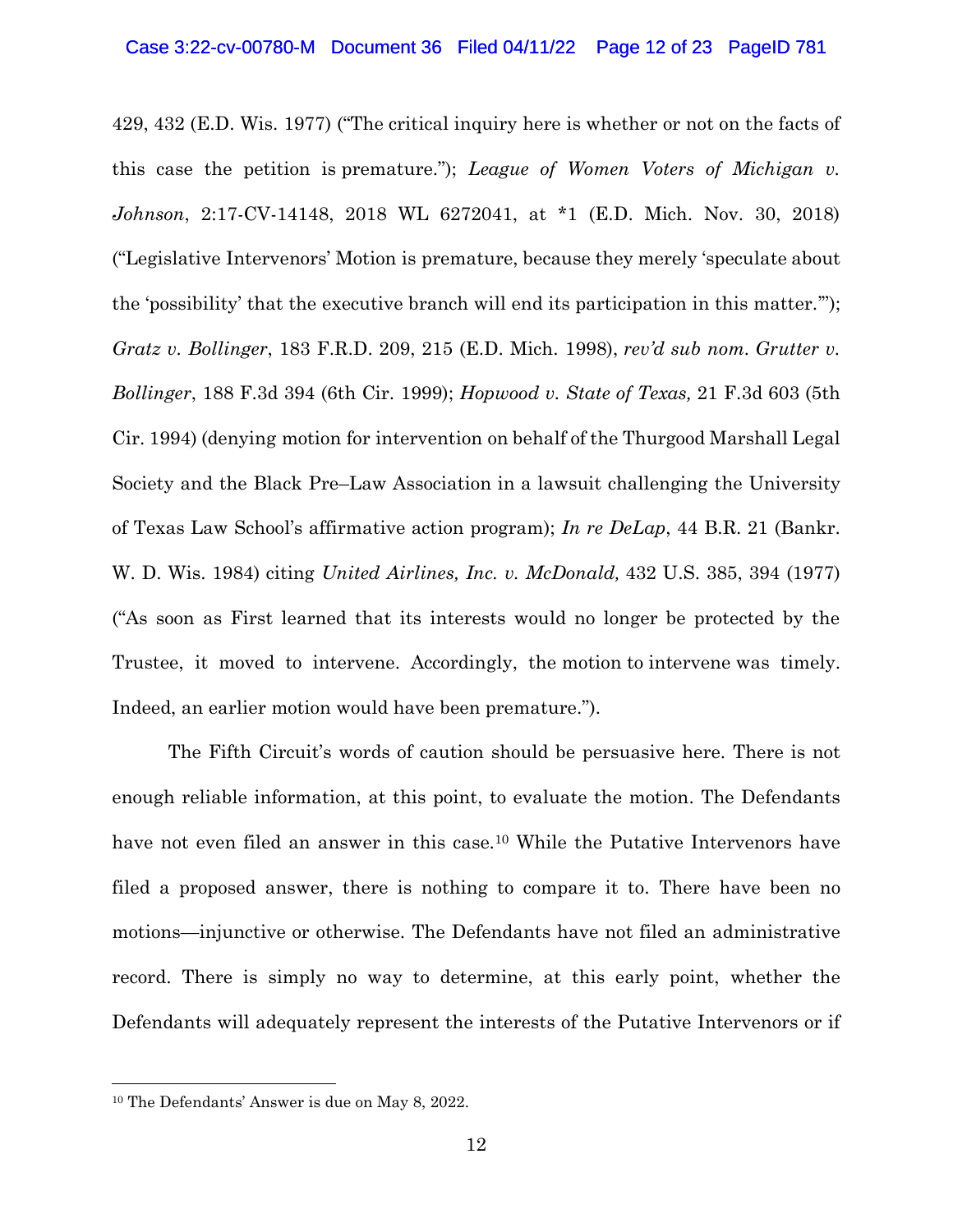they have the same ultimate objective. The Putative Intervenors carry the burden of proving that their interests diverge from the Defendants' interests. Without knowing the position of the Defendants, they cannot carry that burden. This is because their Motion to Intervene has been prematurely filed.<sup>11</sup>

## **C. The Putative Intervenors Interests Are Adequately Represented by the Defendants**

To meet the fourth requirement of mandatory intervention, the Putative Intervenors must do more than identify a purported harm to their interests that would be inflicted by the remedies sought in this suit. Instead, they bear the burden to demonstrate "that the representation of [their] interest [by the existing parties] may be inadequate." *Texas v. United States*, 805 F.3d 653, 661 (5th Cir. 2015) (citations and quotations omitted); *Brumfield*, 749 F.3d at 341 (citation and quotations omitted). The Putative Intervenors must overcome two presumptions of adequate representation. The first presumption arises where "the would-be intervenor has the same ultimate objective as a party to the lawsuit." *Texas*, 805 F.3d at 662-63 (citation omitted). If the first presumption applies, "the applicant for intervention must show adversity of interest, collusion, or nonfeasance on the part of the existing party to overcome the presumption." *Id*.

The second presumption arises "when the putative representative is a governmental body or officer charged by law with representing the interests of the

<sup>&</sup>lt;sup>11</sup> The Putative Intervenors can always file a motion to intervene once it becomes evident that their interests are not being adequately represented. *Davis v. Lifetime Capital, Inc.,* 3:04-CV-00059, 2014 WL 1271149, at \*2 (S.D. Ohio Mar. 27, 2014) ("A court cannot squeeze a proposed intervenor from both ends by first ruling a motion to intervene premature and then ruling a second motion to intervene too late.").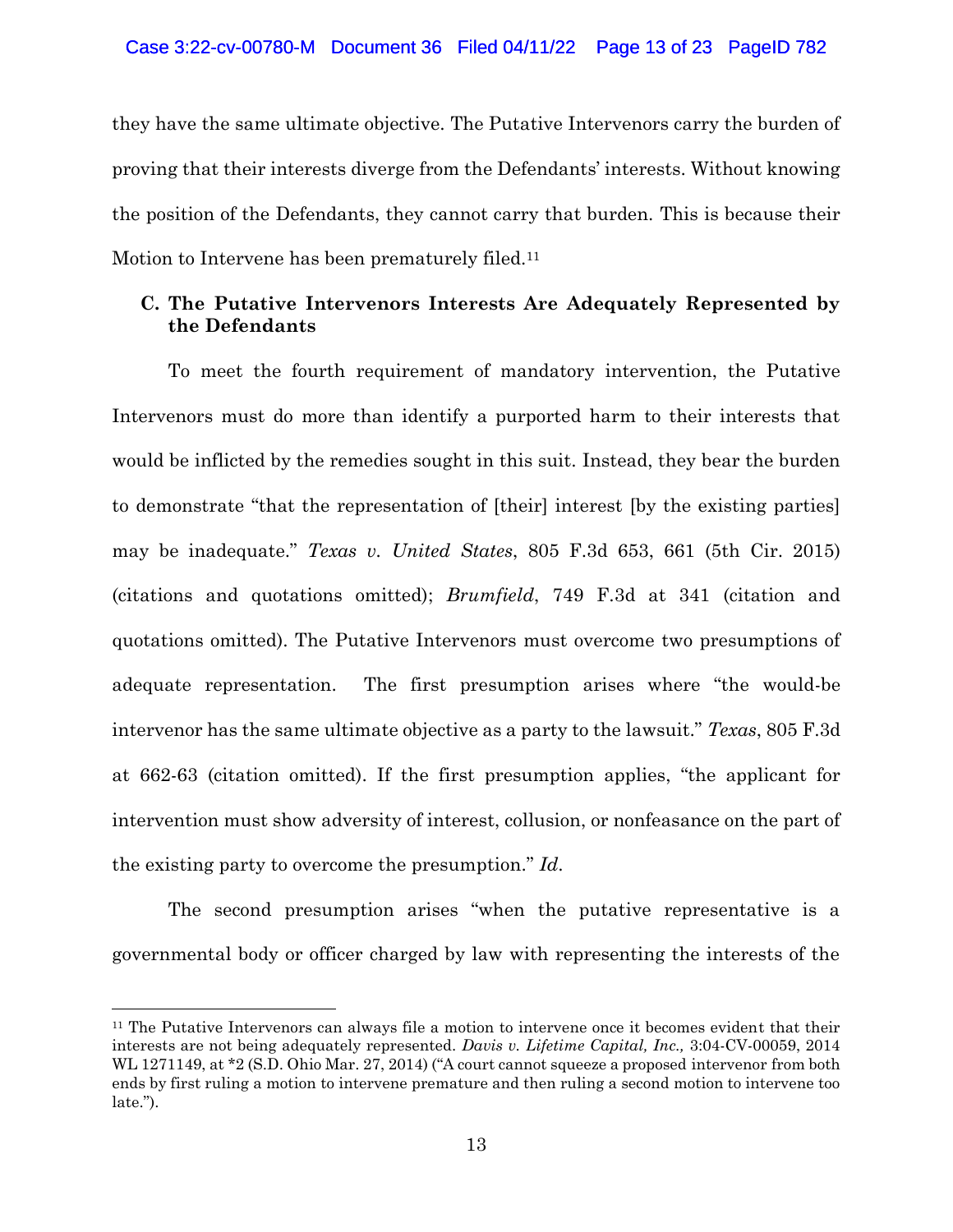[intervenor]." *Id*. If the second presumption applies, the Putative Intervenors must show "that [their] interest is in fact different from that of the [governmental entity] and that the interest will not be represented by [it]." *Texas*, 805 F.3d at 662 (citations and internal quotation marks omitted). In either case, the Putative Intervenors must carry the burden to prove to the Court that their interest is adverse to or different from that of the Defendants. *Edwards v. City of Houston*, 78 F.3d 983, 1005 (5th Cir. 1996) (en banc) (citation omitted).

The Fifth Circuit has emphasized that the burden to show inadequate representation "cannot be treated as so minimal as to write the requirement completely out of the rule." *Texas*, 805 F.3d at 661 (citations and quotations omitted). The inadequate representation requirement "must have some teeth." *Veasey*, 577 F. App'x at 263 (affirming denial of motion to intervene). The proper inquiry focuses not on whether there is any variation in the interests of the Putative Intervenors compared to the Defendants, but on whether the same outcome would serve those alleged interests.

In their intervention request, the Putative Intervenors point to harms to them if the parole aspect of the CAM Program is enjoined. In their affidavits, the Putative Intervenors mention a desire to reunite with their family and, in some instances, fear for the safety of their family member(s). They each state that the reason they want to participate in this case is "to defend the CAM program." Putative Intervenors Appendix of Authorities, ECF 21 (Affidavit of Jesus, ECF 21, p. 14; Affidavit of Rosa, ECF 21, p. 28; Affidavit of Timoteo, ECF 21, p. 40; Affidavit of Uzias, ECF 21, p. 52.).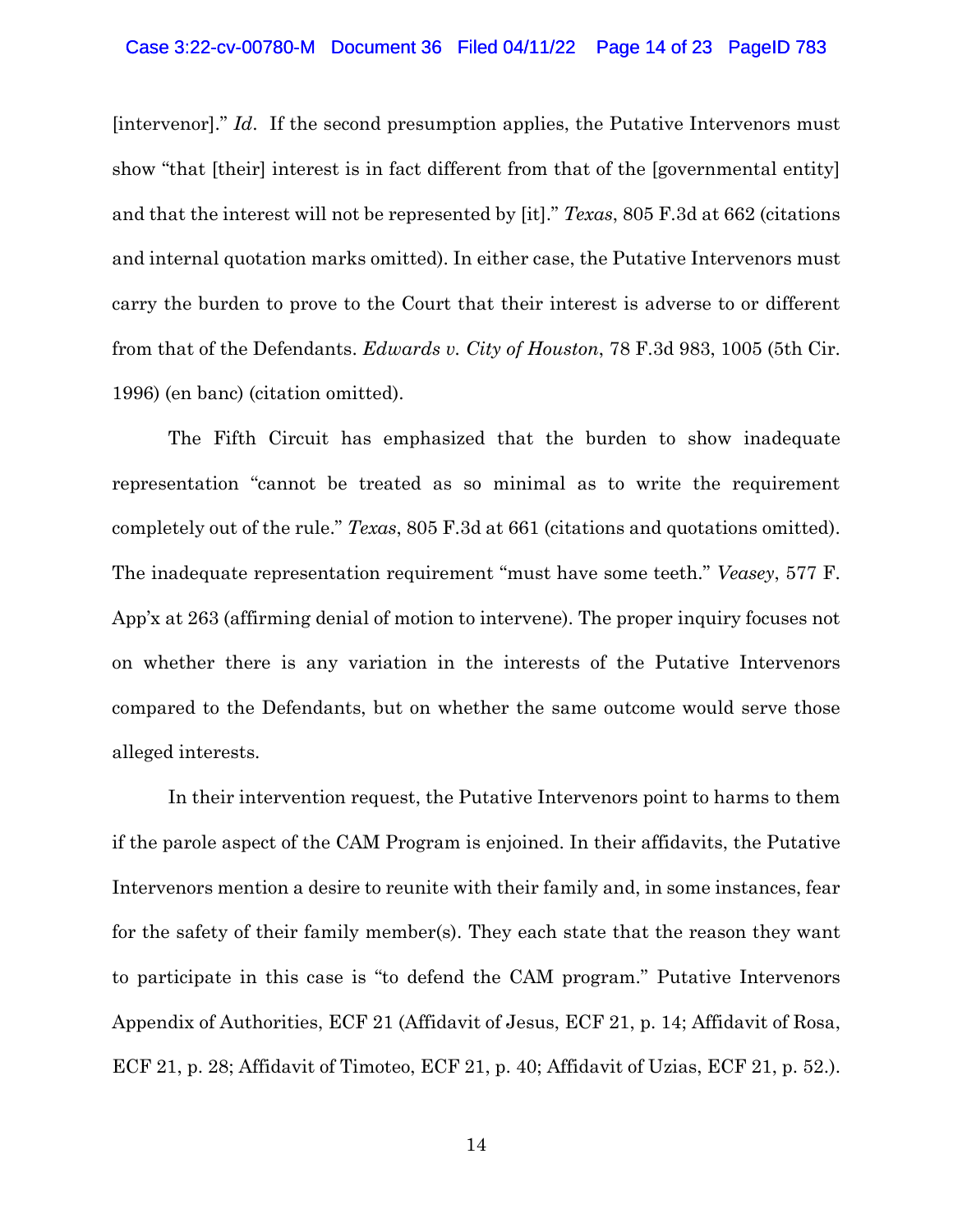#### Case 3:22-cv-00780-M Document 36 Filed 04/11/22 Page 15 of 23 PageID 784

The thrust of the Putative Intervenors' argument is that they should be allowed to intervene for "humanitarian" reasons.

The Putative Intervenors "have not demonstrated any reason to think the federal government will not zealously defend its own laws," including the requirement to consider "urgent humanitarian reasons" for granting parole. *Brackeen v. Zinker*, 2018 WL 10561984, \*4 (N. D. Tex. 2018). As Vice President, "[President] Biden championed the creation and expansion of … the Central American Minors program, which allowed parents with legal status in the U.S. to apply to bring their children up from Central America to live with them; and the creation of a White House task force to support new Americans and help them integrate into their new homes and communities." He also "spearheaded the administration's efforts in El Salvador, Guatemala, and Honduras—bringing high-level attention to these issues and securing bipartisan support for a \$750 million aid package to help the Northern Triangle countries implement critical, concrete reforms." *The Biden Plan for Securing Our Values as a Nation of Immigrants*, Joe Biden for President: Official Campaign Website, https://joebiden.com/immigration/.

As President, Biden has listed immigration as one of his "immediate priorities." *The Biden-Harris Administration Immediate Priorities*, Priorities/The White House, https://whitehouse.gov/priorities/. He has also promised to "order an immediate review of Temporary Protected Status (TPS) for vulnerable populations who cannot find safety in their countries ripped apart by violence or disaster" and to offer "holders who have been in the country for an extended period of time and built lives in the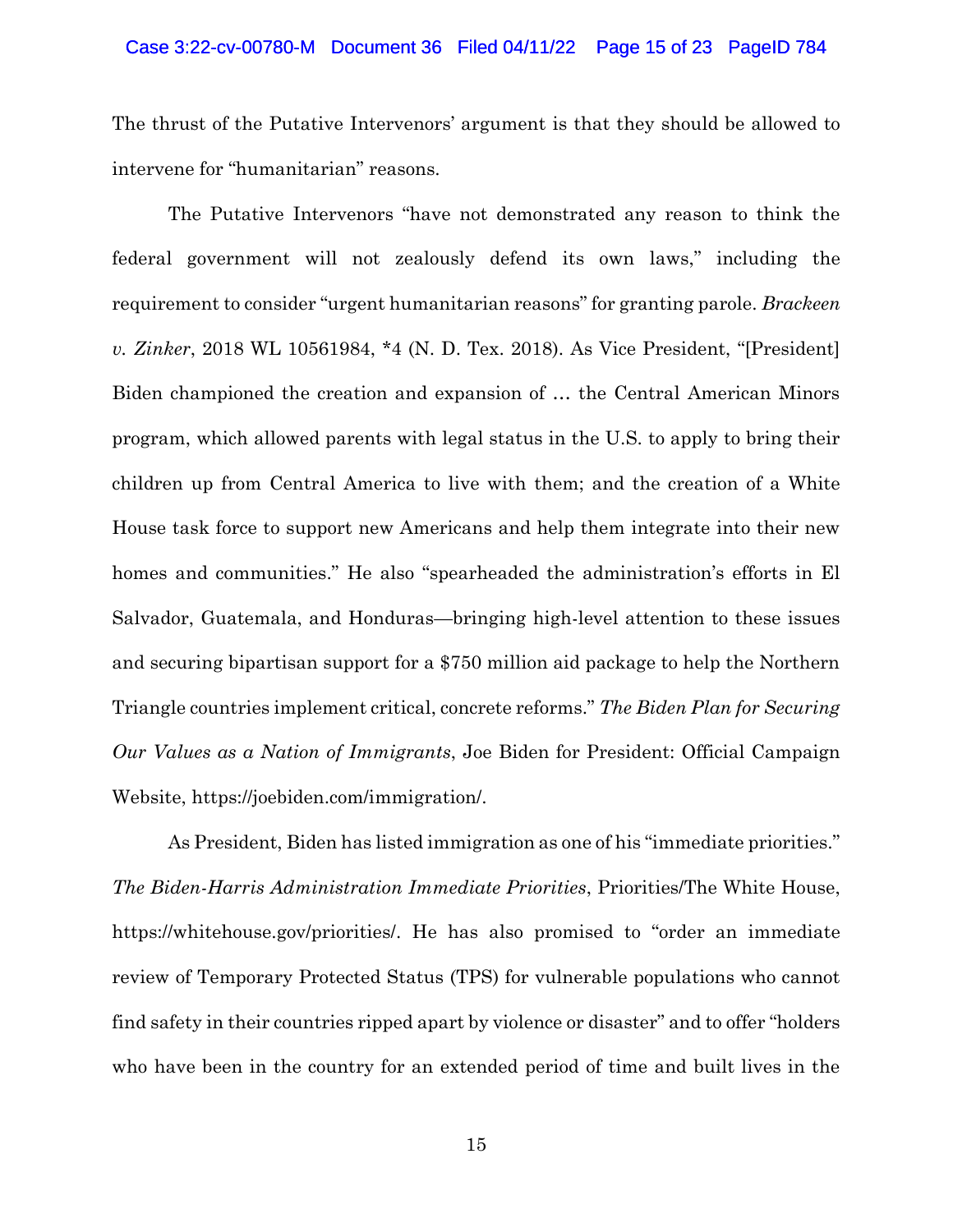#### Case 3:22-cv-00780-M Document 36 Filed 04/11/22 Page 16 of 23 PageID 785

U.S. … a path to citizenship…." *Id.* He has appointed his vice-president, Kamala Harris, as his immigration "czar." She has been tasked with finding the "root causes of migration in Central America" based on an executive order from the President. *Fact Sheet: Strategy to Address the Root Causes of Migration I Central America*, Statements and Releases, July 29, 2021, https://www.whitehouse.gov/briefingroom/statements-releases/2021/07/29/fact-sheet-strategy-to-address-the-root-causesof-migration-in-central-america/.

There is simply no reason to believe that President Biden and his administrative officials, while defending one of their own strongly supported initiatives, will not adequately represent humanitarian interests—including the desires of the Putative Intervenors to be reunited with their children and protect their safety. The Putative Intervenors and the Defendants share in the same ultimate objective: to have President Biden's newly created Central American Minors Program upheld. *See, e.g.*, *Doe v. Duncanville Indep. Sch. Dist.*, 994 F. 2d 160, 168 (5th Cir. 1993) (affirming denial of motion to intervene by class of schoolchildren who sought "the same outcome" as defendant school district); *Ingebretsen v. Jackson Pub. Sch. Dist.*, 88 F. 3d 274, 281 (5th Cir. 1996) (noting that the Attorney General, in defending the statute at issue, could assert the rights of all Mississippians affected by the law, including the intervenors); *Hopwood*, 21 F. 3d at 605-606 (intervenors argued that the defendants' interests were broader than the intervenors' interests but the Court rejected that because the intervenors had not demonstrated that the defendant would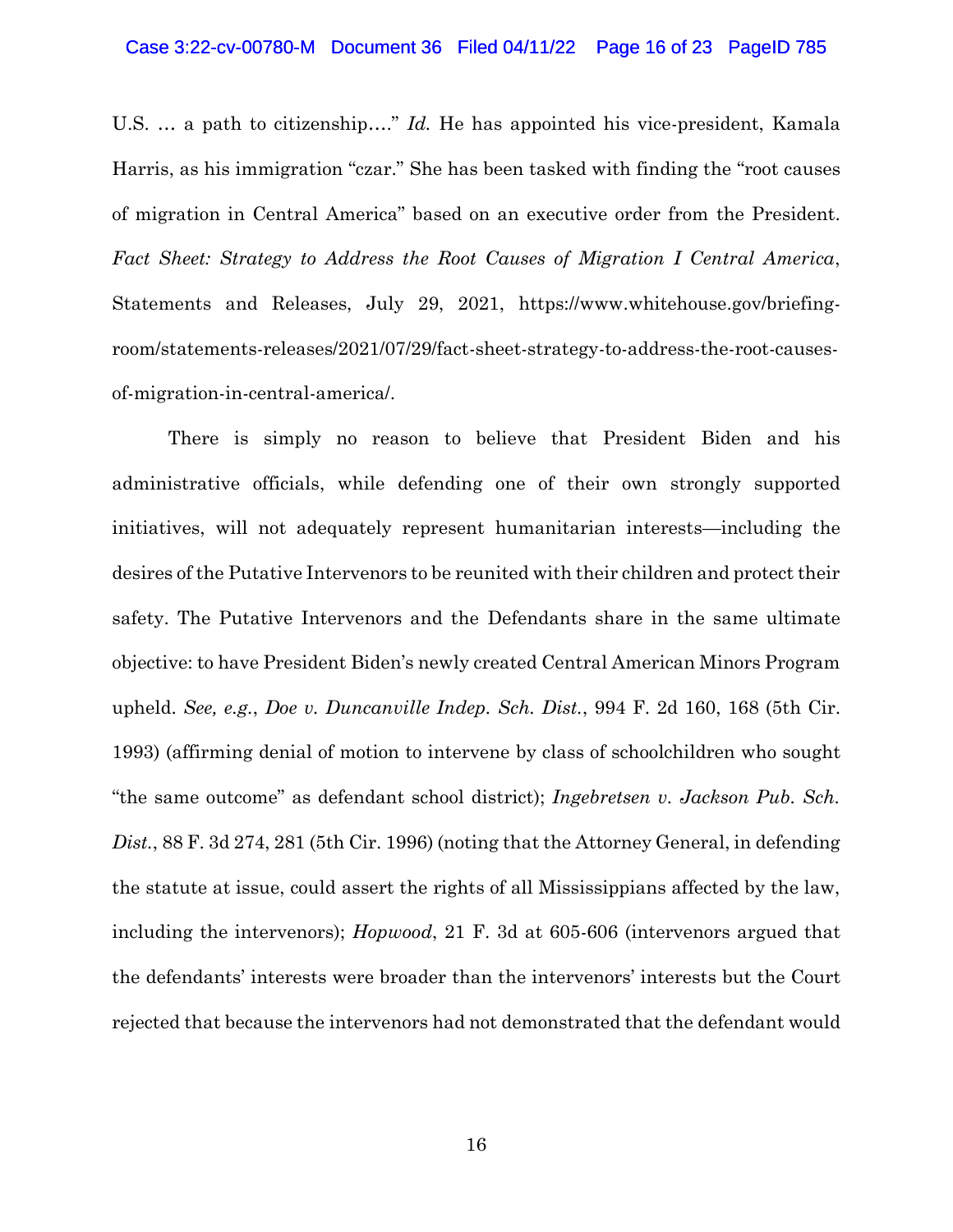#### Case 3:22-cv-00780-M Document 36 Filed 04/11/22 Page 17 of 23 PageID 786

not strongly defend its program nor had they shown they had a separate defense of the program that the defendant was failing to assert.)

To answer that, the Putative Intervenors assert that the Federal Defendants may not "fully represent" their interests because "as government entities and officials, they must represent the broad public interest." ECF No. 19 at 16. But both the Fifth and First Circuits have held that a putative intervenor must assert more than a general or abstract claim of a broader public interest. *See, e.g., Texas*, 805 F.3d at 663; *Daggett v. Comm'n on Governmental Ethics & Election Practices*, 172 F.3d 104, 112 (1st Cir. 1999). The Putative Intervenors must "connect the allegedly divergent interests with any concrete effects on the litigation." *Texas*, 805 F.3d at 662. They must "demonstrate<sup>[]</sup> that the [defendants] will not strongly defend its [CAM] program" or that "they have a separate defense of the [CAM Program] that the [defendants] have failed to assert." *Id.* They have not and cannot do this.

The result in *Texas v. United States* is distinguishable from this case. There, prospective DAPA recipients sought to intervene in defense of the challenged deferred-action program. *Texas*, 805 F.3d at 655. The Fifth Circuit allowed the intervention, holding that the Jane Does rebutted any presumption that the federal government adequately represented their interests. *Id.* At 661–63. The Jane Does did so by showing adversity of interest—*i.e.*, that their "interests diverge[d] from the putative representative's interests in a manner germane to the case." *Id.* At 662. The Fifth Circuit pointed to the federal government's position "that the States may refuse to issue driver's licenses to deferred action recipients." *Id.* At 663. This position was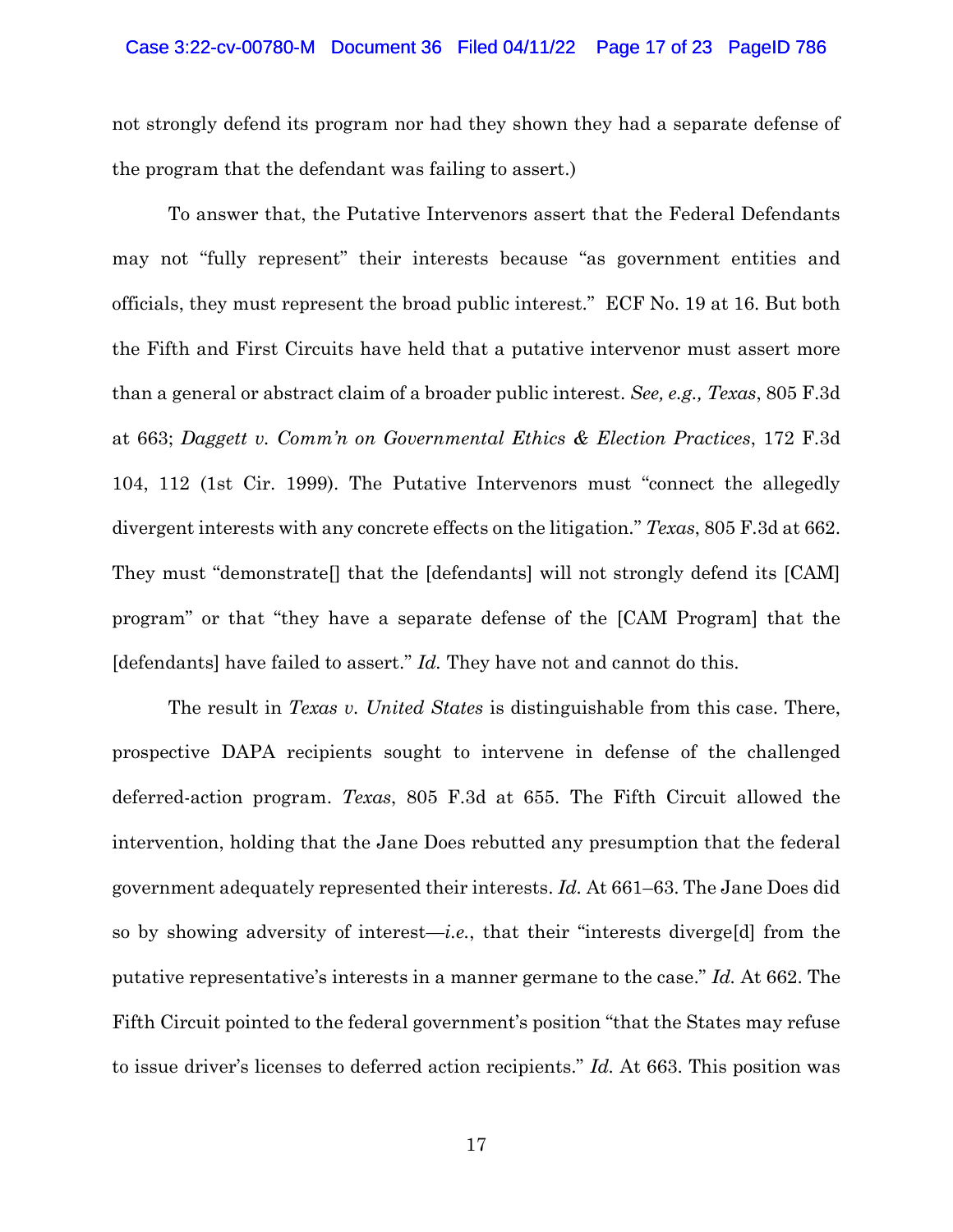#### Case 3:22-cv-00780-M Document 36 Filed 04/11/22 Page 18 of 23 PageID 787

"directly adverse to the Jane Does," whose "interest is in working and providing for their families, *for which a driver's license is beneficial*." *Id.* (emphasis added); *see also Wal-Mart Stores, Inc. v. Tex. Alcoholic Beverage Comm'n*, 834 F.3d 562, 569 (5th Cir. 2016) (private association seeking to intervene as defendant did not intend to defend all challenged statutory provisions, whereas the state agency did); *Entergy Gulf States La., L.L.C. v. EPA*, 817 F.3d 198, 204–05 (5th Cir. 2016) (parties' divergent approach on issues germane to the case—whether to stay or bifurcate the proceeding—warranted intervention); *Brumfield*, 749 F.3d at 346 ("[T]he parents are staking out a position significantly different from that of the state, which apparently has conceded the continuing jurisdiction of the district court.").

As argued above, the Defendants have filed no pleadings in this case and, thus, have not evidenced–other than through their public statements and actions to recreate the CAM Program–what their positions in this case will be. Thus, the Putative Intervenors' arguments are without any basis and fail to demonstrate any likelihood they would take any positions adverse to the Federal Defendants, much less that their interests may diverge "in a manner germane to the case." *Texas*, 805 F. 3d at 662–63; *Entergy Gulf States La.,* 817 F.3d at 204–05. Nor have the Putative Intervenors indicated that President Biden and his administration will defend only certain portions of the CAM Program. *See Wal-Mart Stores,* 834 F.3d at 569. Nor can the Putative Intervenors claim that they will more intensely push certain arguments. A review of the Putative Intervenors' Proposed Answer shows no argument, including an affirmative defense, that President Biden and his administration would not be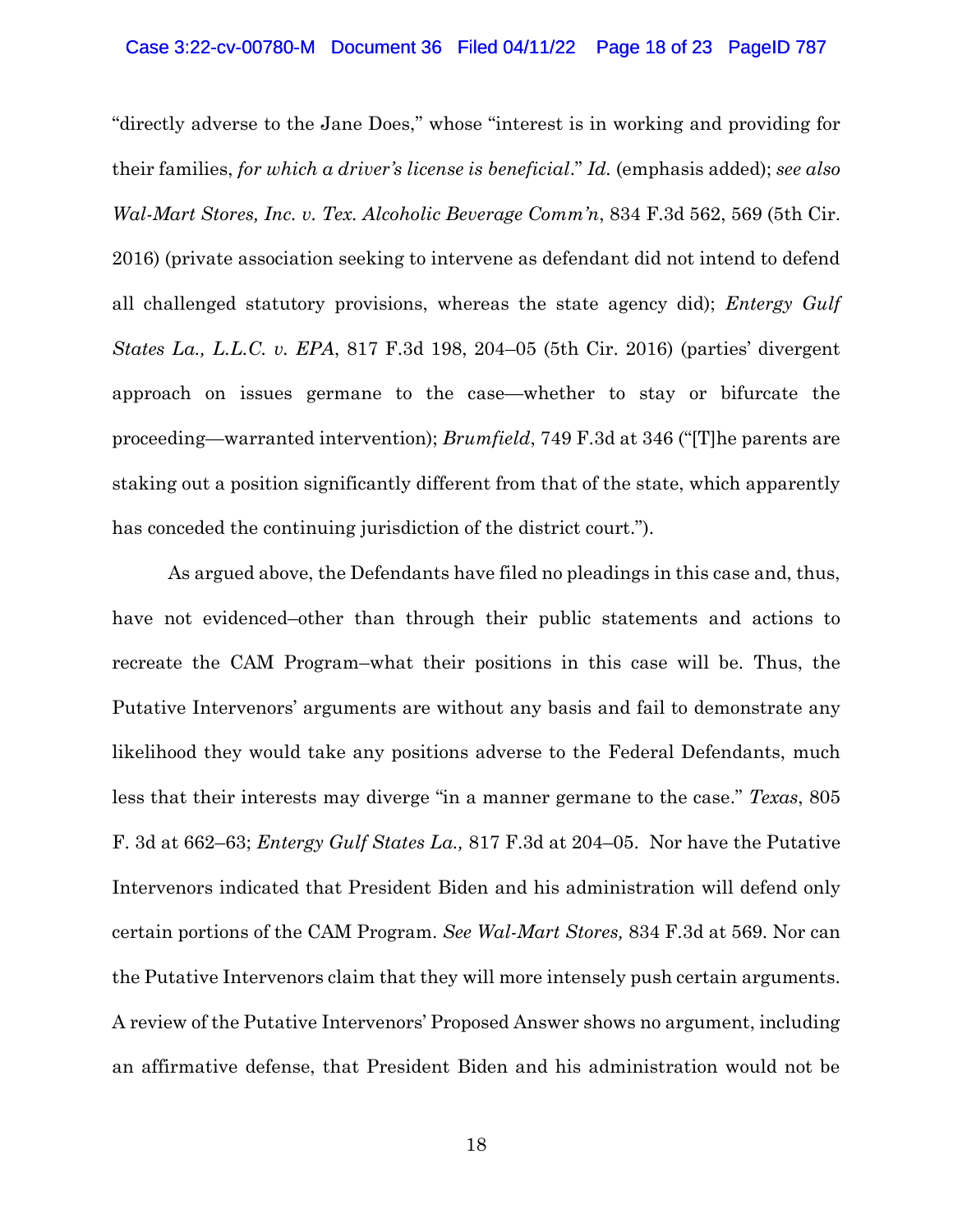### Case 3:22-cv-00780-M Document 36 Filed 04/11/22 Page 19 of 23 PageID 788

expected to make. In fact, it indicates a lack of knowledge and information about the issues and facts in the case (a claim of lack of knowledge or information was made 26 times in the Putative Intervenors Proposed Answer). The Putative Intervenors have not shown that their defense of the CAM Program would be "significantly different" on the substance than that of the Defendants in any meaningful way. *See Brumfield,* 749 F.3d at 346. Any speculation as to future contingencies, given that no pleadings have been filed, is not sufficient to overcome the presumption of adequate representation.

Moreover, to the extent that the Fifth Circuit has curtailed in any way the presumption of adequacy of representation when the government is defending a case, *see Edwards*, 78 F.3d at 1005, it has only done so in cases *not* involving a "sovereign interest." But in no area is the "sovereign interest" presumption more relevant than in an immigration case—a subject that involves the apex of acts of sovereignty. This, alone, should result in a denial of the Purported Intervenors' intervention as a matter of right.

The Putative Intervenors have simply not rebutted the presumptions that the Defendants will adequately represent their interests in this suit; they are, therefore, not entitled to intervene as a matter of right under Rule 24(a) of the Federal Rules of Civil Procedure.

## **III. THE PUTATIVE INTERVENORS SHOULD NOT BE GRANTED PERMISSIVE INTERVENTION.**

Likewise, the Putative Intervenors' request for permissive intervention fails. Permissive intervention is "wholly discretionary" and can be denied even if there is a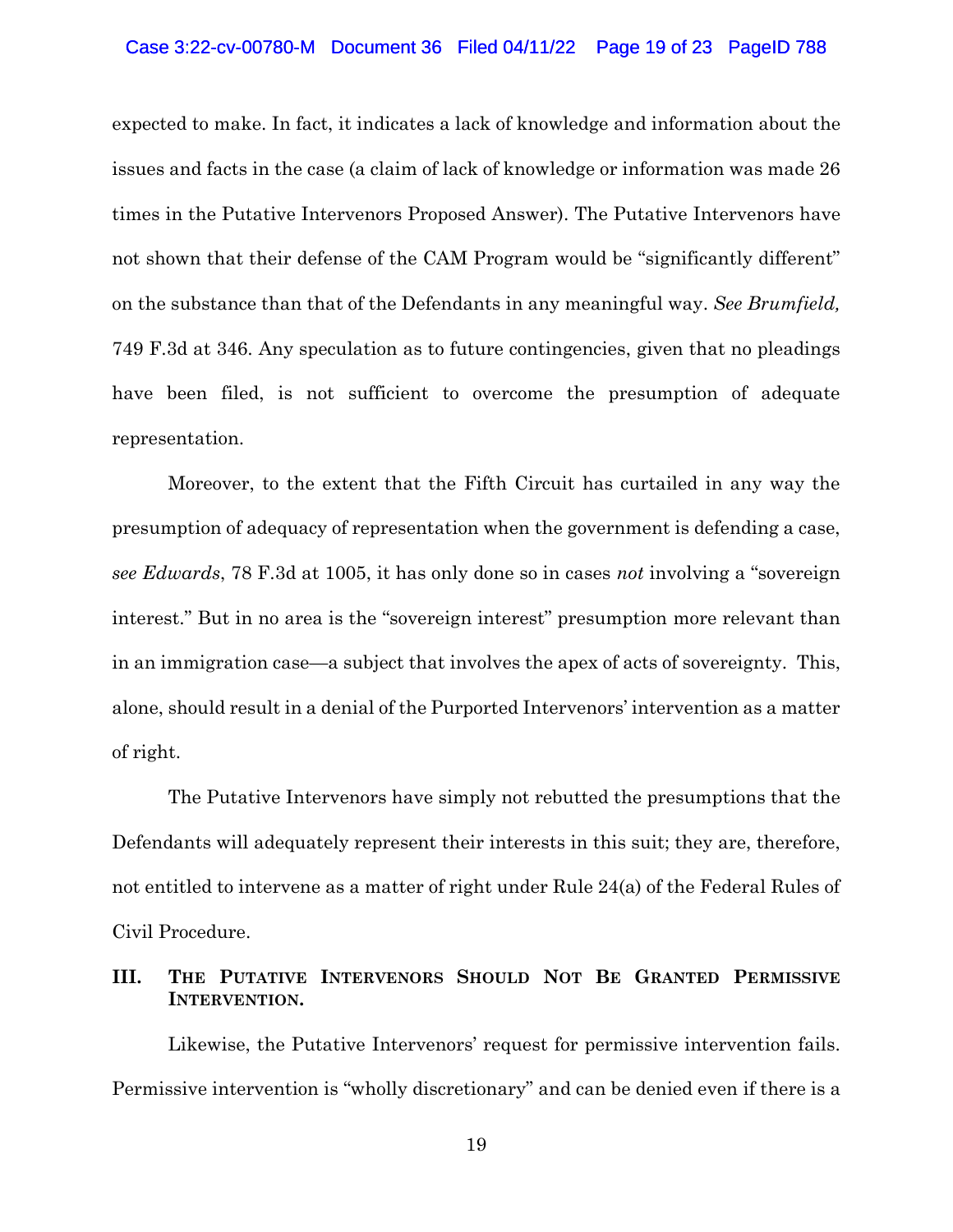common question of law or fact. *New Orleans Pub. Serv., Inc. v. United Gas Pipe Line Co.*, 732 F.2d 452, 470–71 (5th Cir. 1984) (en banc) ("*NOPSI*"). The Fifth Circuit has "never reversed a denial of permissive intervention." *Ingebretsen*, 88 F.3d at 281 (citation and quotations omitted).<sup>12</sup> At the same time, it has repeatedly affirmed the denial of a permissive-intervention request. *See, e.g., Staley v. Harris Cnty., Tex.*, 160 F. App'x 410, 414 (5th Cir. 2005) (per curiam); *Pruett v. Harris Cnty. Bail Bond Bd.*, 104 F. App'x 995, 997 (5th Cir. 2004) (per curiam).

Rule 24(b) provides that courts "must consider whether the intervention will unduly delay or prejudice the adjudication of the original parties' rights." Fed. R. Civ. P. 24(b)(3). And, in exercising their discretion, district courts can consider whether the Putative intervenor will "significantly contribute to full development of the underlying factual issues in the suit." *NOPSI,* 732 F.2d at 472 (citations and quotations omitted).

The Putative Intervenors should not be granted permissive intervention. As discussed earlier, they cannot rebut the presumption of adequate representation. That alone justifies denying their request as unnecessary and needlessly complicating this straightforward APA case. *See, e.g., Staley*, 160 F. App'x at 414 (denial of permissive intervention was proper where another party "adequately represents [intervenor's] interests in this case"); *United States v. Tex. E. Transmission Corp.*, 923 F. 2d 410, 416 (5th Cir. 1991) (same).

<sup>12</sup> Plaintiffs are aware of no Fifth Circuit case after *Ingebretsen* reversing a district court's denial of a Rule 24(b) motion.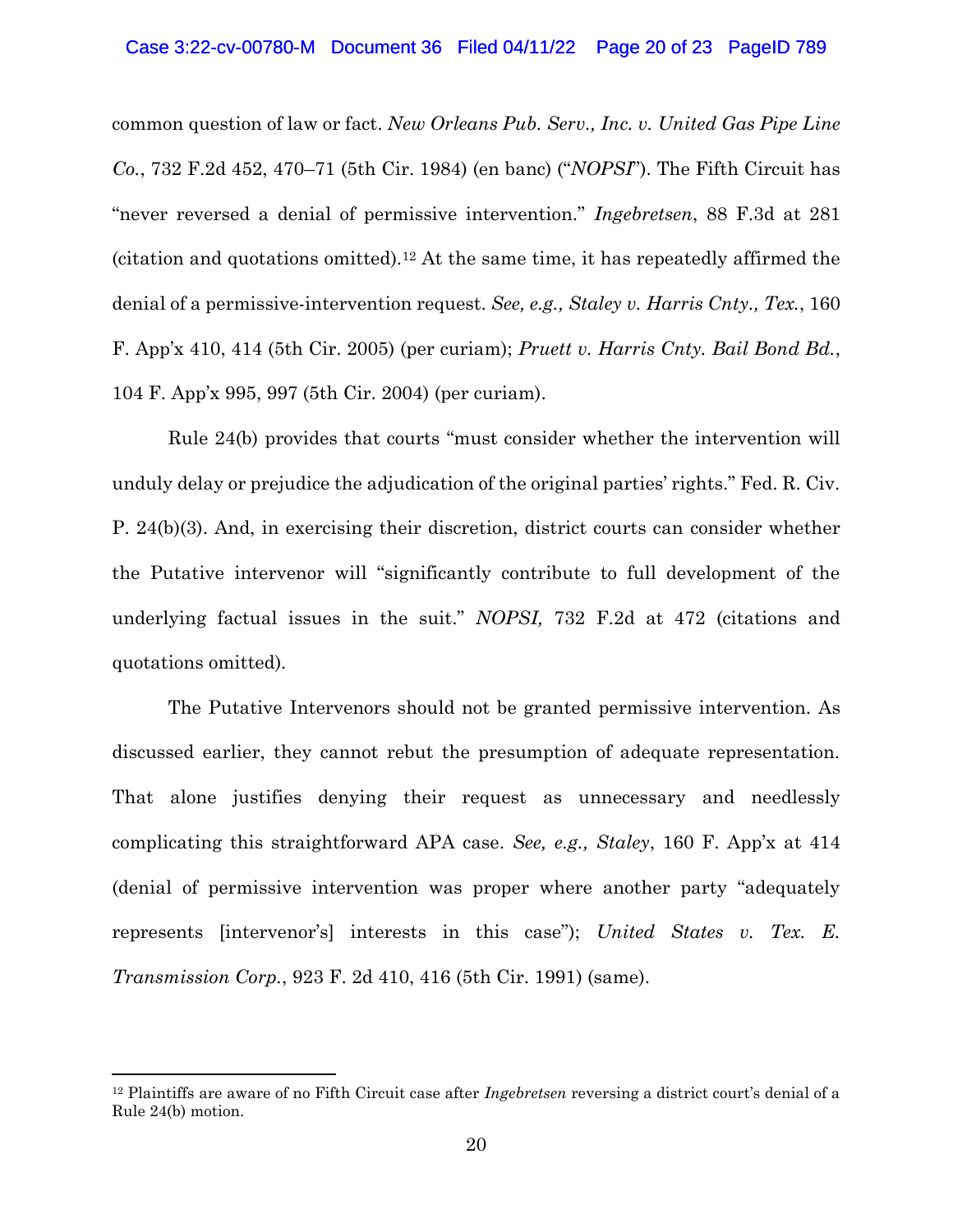## Case 3:22-cv-00780-M Document 36 Filed 04/11/22 Page 21 of 23 PageID 790

What is more, the Putative Intervenors add absolutely nothing to this case except undue burden on the other parties and potential delay. *See Ingebretsen*, 88 F.3d at 281 (finding that district court did not err in denying permissive intervention that brought no new issues and would have achieved no purpose aside from delay). Their intervention injects factual, collateral, unnecessary issues, including credibility, into this case and will require additional proceedings burdening Plaintiff States, the Defendants, and the Court. *See United States v. S. Fla. Water Mgmt. Dist.*, 922 F.2d 704, 711–12 (11th Cir. 1991) (affirming denial of permissive intervention that would have increased the number of witnesses and collateral issues).

In these circumstances, the Fifth Circuit recognized the proper role for such putative intervenors:

Additional parties always take additional time. Even if they have no witnesses of their own, they are the source of additional questions, briefs, arguments, motions and the like which tend to make the proceeding a Donnybrook Fair. Where he presents no new questions, a third party can contribute usually most effectively and always most expeditiously by a brief amicus curiae and not by intervention.

*Bush v. Viterna*, 740 F.2d 350, 359 (5th Cir. 1984) (per curiam) (citation and quotations omitted) (affirming denial of county association's motion for permissive intervention as defendant in statewide challenge to county-jail conditions). That is precisely the situation that the Putative Intervenors' request presents here. Plaintiff State of Texas has no objection to the Putative Intervenors' participation as *amicus curiae*. *See id.*; *NOPSI*, 732 F. 2d at 473. But intervention is unwarranted.

21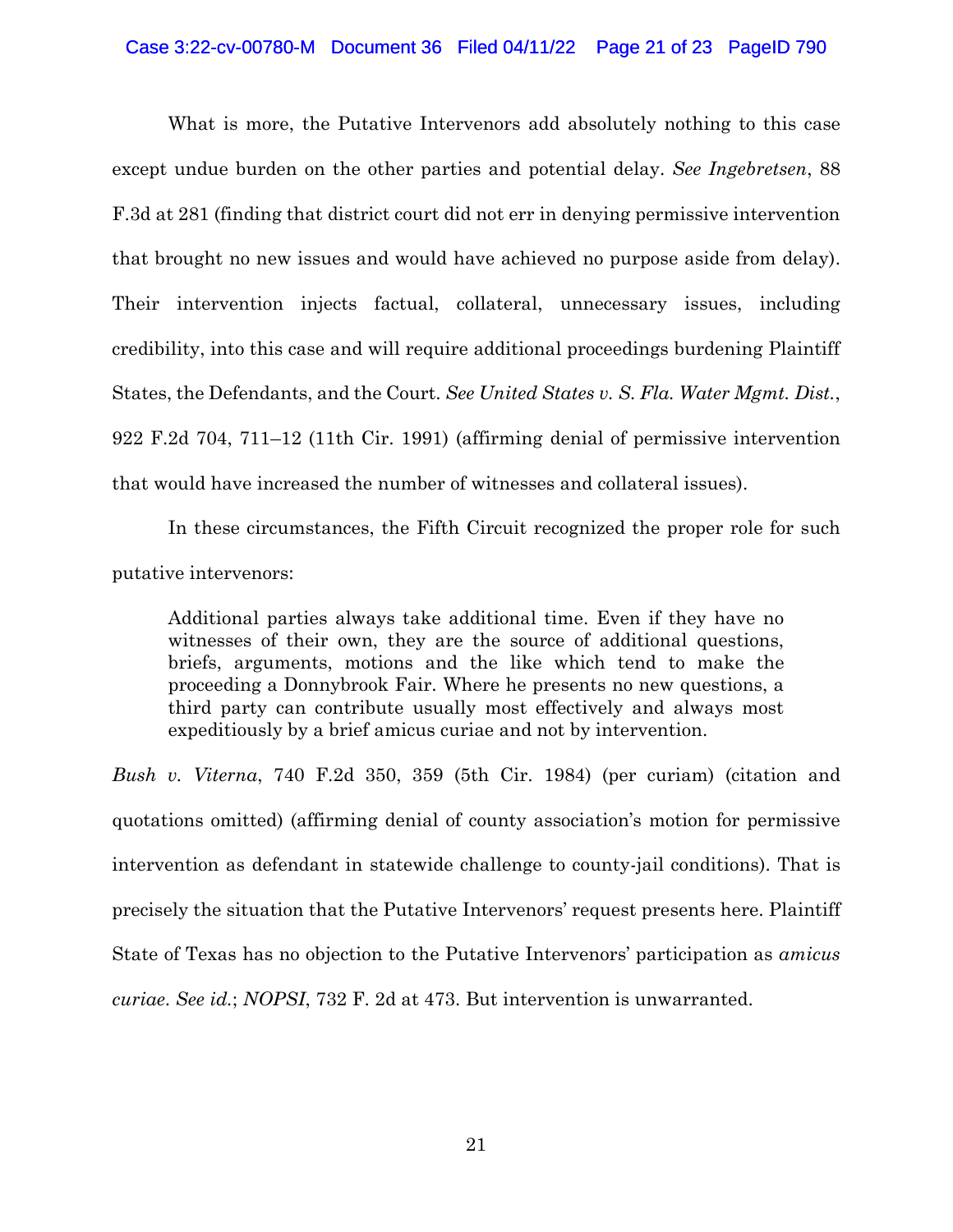## **IV. CONCLUSION**

Two of the Putative Intervenors have claim preclusion and jurisdictional issues and none of the Putative Intervenors have shown the adversity of interest or differing ultimate objectives needed to overcome the presumptions of adequate representation by President Biden and his administration in this case. Their presence at this point would only needlessly complicate the litigation and add nothing of any substance. The Motion for Intervention should be denied.

Respectfully submitted this the 11th day of April 2022,

GENE P. HAMILTON Virginia Bar No. 80434 Vice-President and General Counsel America First Legal Foundation 300 Independence Avenue SE Washington, DC 20003 (202) 964-3721 gene.hamilton@aflegal.org

KEN PAXTON Attorney General of Texas BRENT WEBSTER First Assistant Attorney General AARON REITZ Deputy Attorney General for Legal Strategy RYAN D. WALTERS, Tx. Bar No. 24105085 Attorney-in-charge Special Counsel, Special Litigation

\_\_\_\_\_\_\_\_\_\_\_\_\_\_\_\_\_\_\_\_\_\_\_\_\_\_\_\_\_\_\_\_\_\_\_

/s/ *Michelle Ward Ghetti* 

MICHELLE W. GHETTI, Tx. Bar No. 04342300 Special Counsel for Legal Strategy Office of the Attorney General PO Box 12548 (MC 009) Austin, TX 78711-2548 Tel: (512) 463-4139 Fax: (512) 474-2697 Aaron.Reitz@oag.texas.gov Ryan.Walters@oag.texas.gov Michelle.Ghetti@oag.texas.gov

Counsel for the Plaintiff States